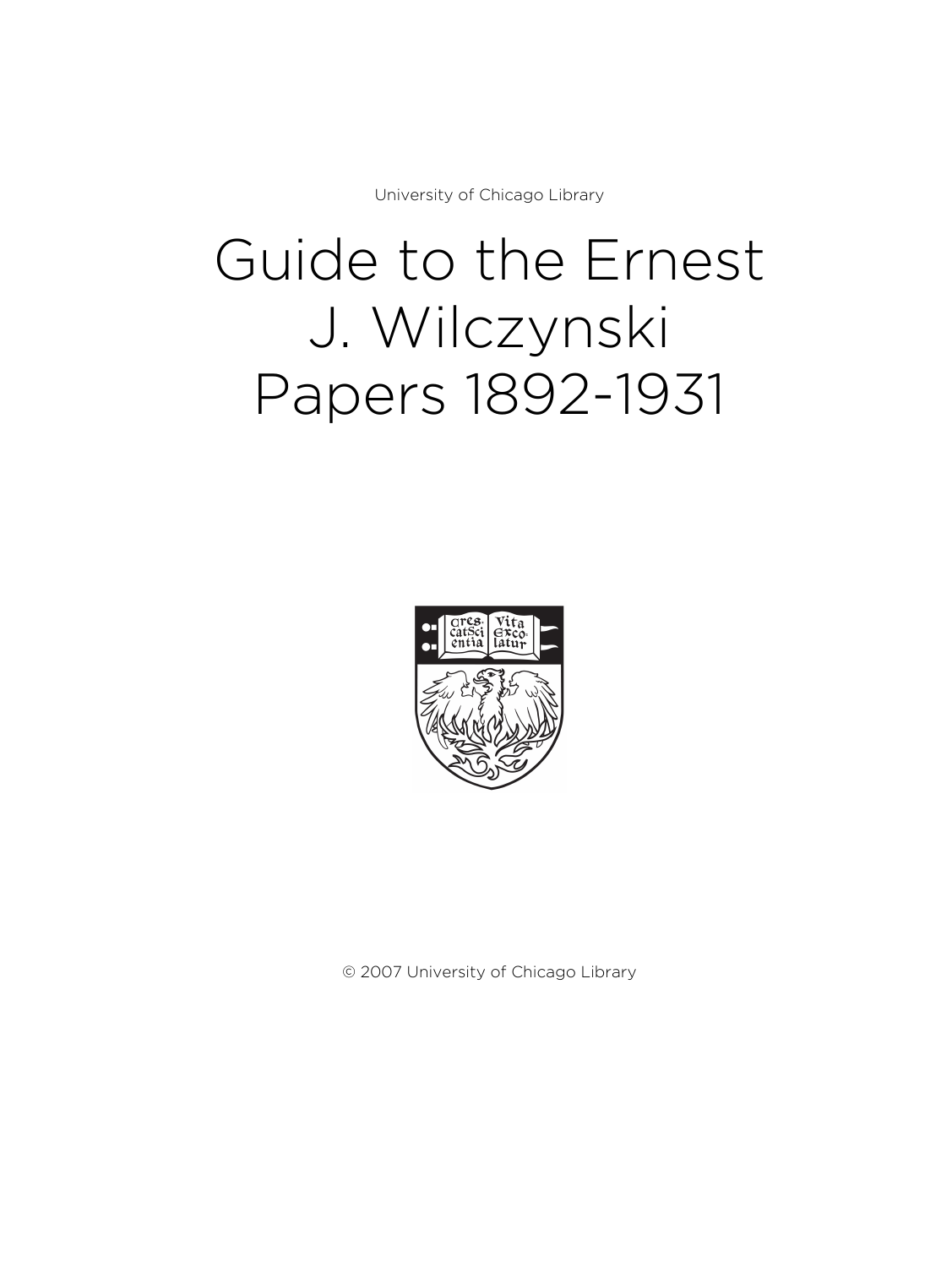# **Table of Contents**

| Descriptive Summary                           | $\mathfrak{Z}$ |
|-----------------------------------------------|----------------|
| Information on Use                            | 3              |
| Access                                        | 3              |
| Citation                                      | $\mathfrak{Z}$ |
| <b>Biographical Note</b>                      | 3              |
| Scope Note                                    | 4              |
| Subject Headings                              | 5              |
| <b>INVENTORY</b>                              | 6              |
| Series I: Correspondence                      | 6              |
| Series II: Biographical Data and Memorabilia  | 12             |
| Series III: Notes and Notebooks               | 13             |
| Series IV: Writings                           | 16             |
| Series V: Wilczynski Family Materials         | 25             |
| Subseries A: Correspondence                   | 25             |
| Subseries B: Educational Materials            | 26             |
| Subseries C: Personal and Religious Materials | 27             |
| Subseries D: Photographs and Artifacts        | 29             |
| Series VI: Oversize                           | 31             |
| Series VII: Restricted Materials              | 31             |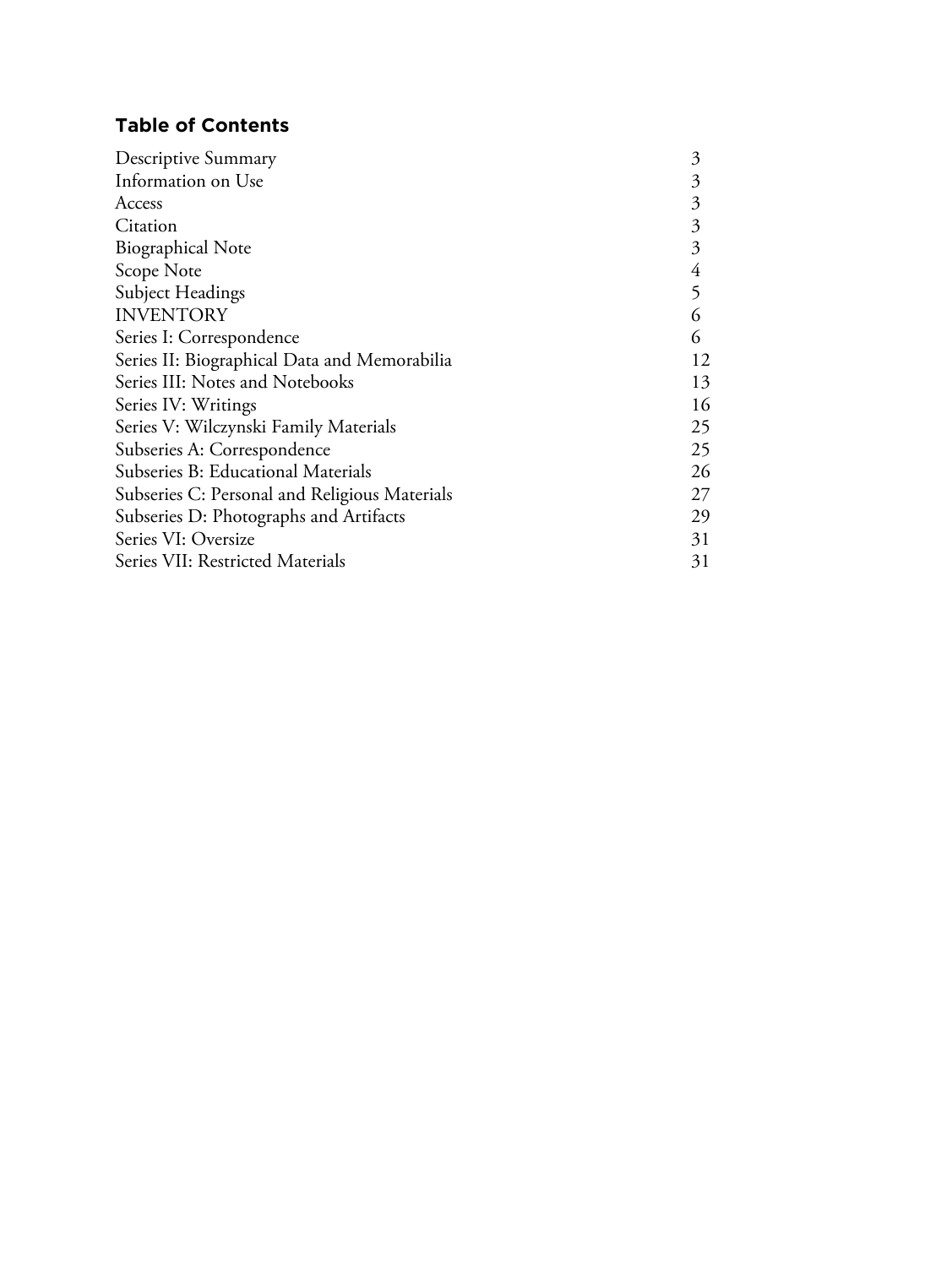# **Descriptive Summary**

| <b>Identifier</b> | <b>ICU.SPCL.WILCZYNSKI</b>                                                                                                                                                                                                                                                                                                                                                                                                                                                                                                                                                                               |
|-------------------|----------------------------------------------------------------------------------------------------------------------------------------------------------------------------------------------------------------------------------------------------------------------------------------------------------------------------------------------------------------------------------------------------------------------------------------------------------------------------------------------------------------------------------------------------------------------------------------------------------|
| <b>Title</b>      | Wilczynski, Ernest J. Papers                                                                                                                                                                                                                                                                                                                                                                                                                                                                                                                                                                             |
| Date              | 1892-1931                                                                                                                                                                                                                                                                                                                                                                                                                                                                                                                                                                                                |
| <b>Size</b>       | $25.25$ linear ft. $(44 \text{ boxes})$                                                                                                                                                                                                                                                                                                                                                                                                                                                                                                                                                                  |
| <b>Repository</b> | Special Collections Research Center<br>University of Chicago Library<br>1100 East 57th Street<br>Chicago, Illinois 60637 U.S.A.                                                                                                                                                                                                                                                                                                                                                                                                                                                                          |
| <b>Abstract</b>   | Ernest Julius Wilczynski (1876-1932) Mathematician. Department of<br>Mathematics, University of Chicago, 1910-1926. Contains correspondence,<br>notebooks from courses taken at the University of Berlin, biographical<br>material, off-prints, and memorabilia. Correspondents include Oskar Bolza,<br>L.E. Dickson, E.H. Moore, George Comstock, Henri Villat, Edward Van<br>Vleck, and others. Also includes notes taken in classes taught by Wilhelm<br>von Bezold, Wilhelm Julius Forster, Carl Stumpf, Hans Delbruck, Immanual<br>Fuchs, Max Planck, Hermann Amandus Schwarz, and Julius Scheiner. |

# **Information on Use**

# **Access**

Series VII includes evaluative student materials that are restricted until 2033 and family medical and financial records that are restricted indefinitely. The remainder of the collection is open for research.

# **Citation**

When quoting material from this collection, the preferred citation is: Wilczynski, Ernest J. Papers, [Box #, Folder #], Special Collections Research Center, University of Chicago Library

# **Biographical Note**

Ernest Julius Wilczynski (1876-1932) joined the faculty of the Department of Mathematics at the University of Chicago in 1910 as an associate professor. He was promoted to professor in 1914, but ill health forced him into premature retirement in 1923 He was named professor emeritus in 1926.

Wilczynski was born in Hamburg, Germany. Shortly after he began school, his parents immigrated to the United States and settled in Chicago. It was in Chicago that Wilczynski completed his elementary and secondary education. In 1893, he enrolled at the University of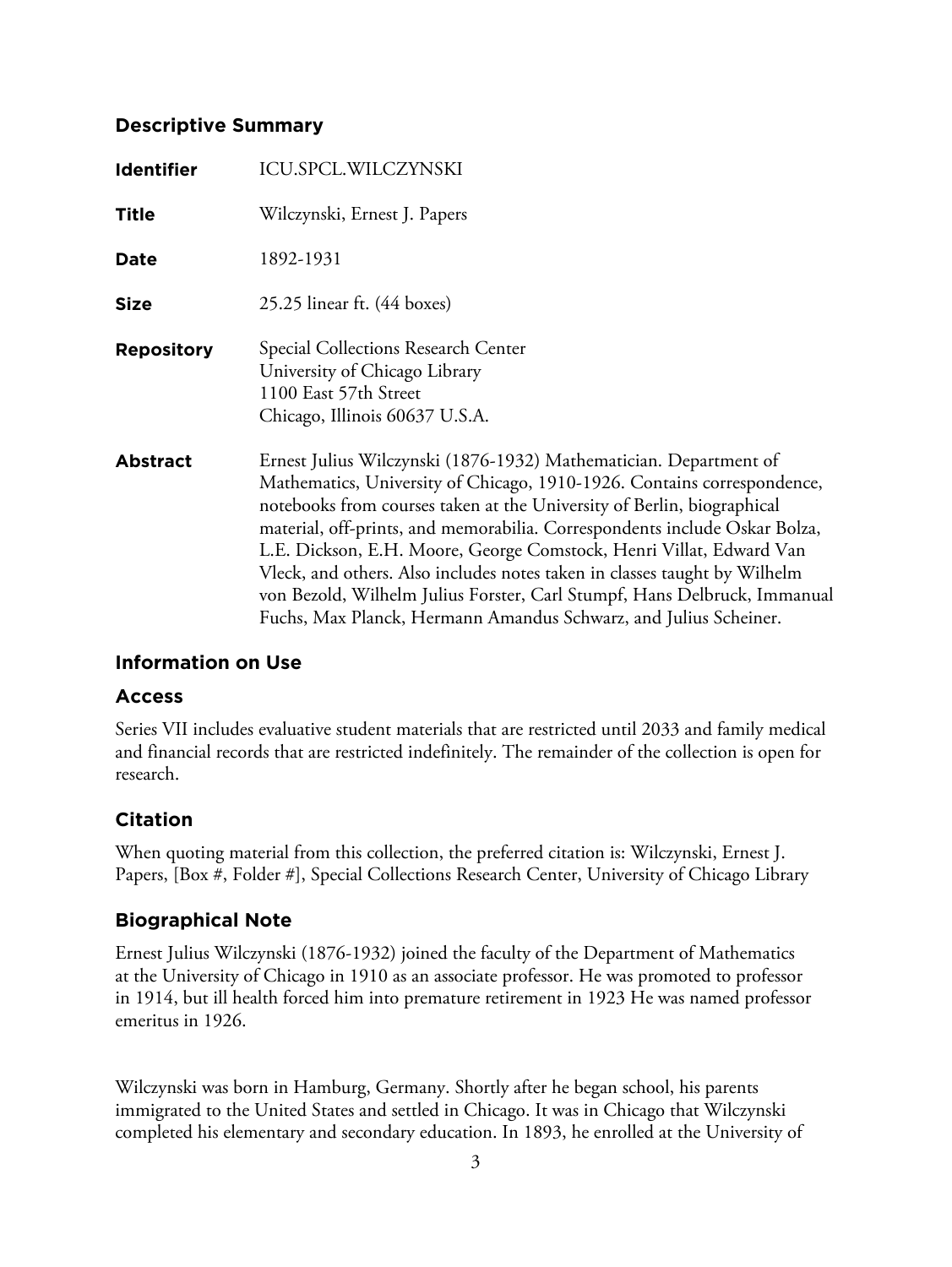Berlin, receiving his doctorate in mathematics in 1897 at the age of twenty-one. Unable to find an academic position, Wilczynski spent a year working for the Office of the Nautical Almanac in Washington, D. C. In 1898, he was appointed instructor in mathematics at the University of California at Berkeley, becoming an associate professor in 1906 Between 1903 and 1905, Wilczynski traveled throughout Europe and the United States as a research associate for the Carnegie Institution. From 1907 to 1910 he taught mathematics at the University of Illinois.

Wilczynski began his career as a mathematical astronomer, though his interests soon shifted to geometry. He is regarded as the creator of projective differential geometry. The author of numerous books and articles, Wilczynski served as vice-president of the American Mathematical Society, a member of the council of the Mathematical Association of America, and an associate editor of the Transactions of the American Mathematical Society. He was named laureate of the Royal Belgian Academy in 1909 and was elected to the National Academy of Sciences in 1919.

# **Scope Note**

The Wilczynski Papers are divided into six series.

Series I: Correspondence, has been divided into four subseries according to discrete periods of his career: 1892-1902, covering his studies in Berlin and early career at Berkeley; 1903-1906, documenting largely his work for the Carnegie Institution; 1907-1914, dealing with his years at the University of Illinois and early career at Chicago; 1915-1931, covering his final years.

Wilczynski's correspondence is largely incoming and has been arranged alphabetically within each sub-series. Correspondents include many of the more prominent American and European mathematicians and astronomers of the period, some of whom -- Oskar Bolza, L. E. Dickson, and E. H. Moore -- became his colleagues at Chicago. Of biographical interest is the correspondence with George Emery Hale which documents Wilczynski's early interest in astronomy and Hale's ongoing encouragement and advice (1:8-9).

Series II: Biographical Materials and Memorabilia, includes Ernest P. Lane's "Biographical Memoir of Ernest Julius Wilczynski, 1876-1932," as well as copies of Wilczynski's vita.

Series III: Notebooks, consists of notes Wilczynski took at courses in the University of Berlin, where he studied astronomy, mathematics, and physics with some of the most distinguished scientists of the day. Notes have been preserved for courses by, among others, Hans Battermann, Wilhelm von Bezold, Wilhelm Julius Forster, Carl Stumpf, Hans Delbruck, Immanuel Fuchs, August Kundt, Max Planck, Hermann Amandus Schwarz, and Julius Scheiner.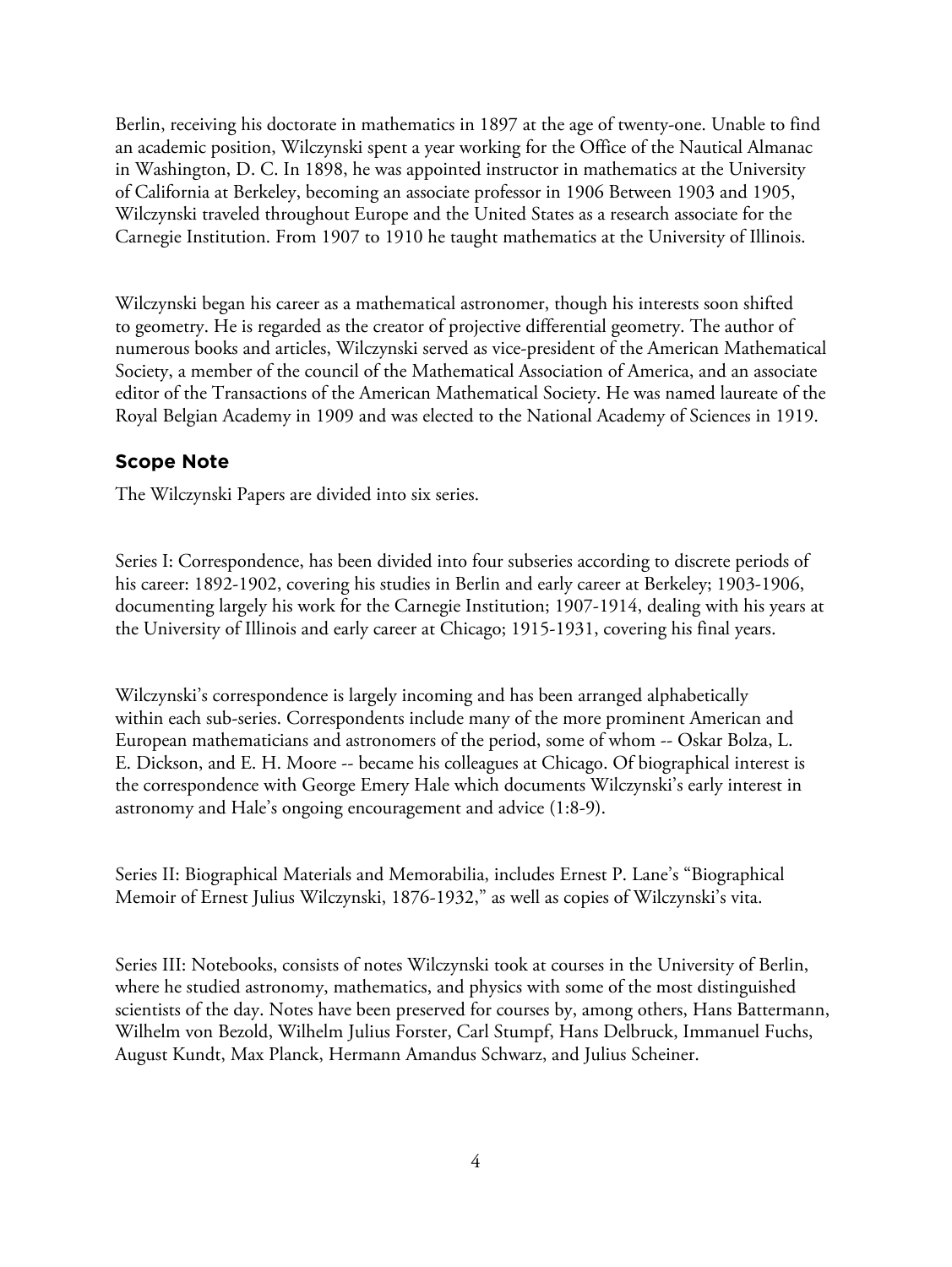Series IV: Writings, contains articles published between 1895 and 1923 arranged chronologically. Most are offprints of published works, but several manuscripts are included.

Series V: Wilczynski family materials, consists of a large volume of correspondence and memories of the Wilczynski family. Much correspondence and material is in Italian. Correspondence takes place largely between the Wilczynski sisters, Massimilia (Mimi), Helen, Beatrice and their mother, Inez Macola from the early 1920s until the late 1990s. There is also correspondence with relatives in Italy and family friends. Memorabilia largely concerns the devotional Catholic life of the three sisters and their mother. They were intensely religious and expressed their religious devotion and love of each other through gifts of religious drawings, medallions, relics, small plaques, religious tracts, books, writings of the Saints, translations of religious texts from Italian, etc. In this regard, the present collection is of interest to historians seeking to understand Catholic religious life and its particular meaning to young women during the 20th century. The collection with its correspondence and memorabilia comprises a material cultural history of the Catholic faith. The collection also includes the sisters' educational materials, including materials for Italian language instruction.

There is also a large number of family photographs. These include many pictures of the Wilczynski sisters, their mother, and Italian relatives. There are also a few photographs from Ernest J. Wilczynski, their father, from his life in Berkeley during the 1890s before moving to Chicago.

Series VI consists of oversize materials and Series VII contains restricted materials.

# **Subject Headings**

- Bezold, Wilhelm von
- Förster, Wilhelm Julius, 1832-1921
- Delbrück, Hans, 1848-1929
- Fuchs, L. (Lazarus), 1833-1902
- Comstock, George C. (George Cary), 1855-1934
- Bolza, O. (Oskar), 1857-1942
- Dickson, Leonard E. (Leonard Eugene), 1874-
- Moore, Eliakim Hastings, 1862-1932
- Planck, Max, 1858-1947
- Schwarz, Hermann Amandus, 1843-1921
- Scheiner, J. (Julius), 1858-1913
- Stumpf, Carl, 1848-1936
- Van Vleck, Edward Burr, 1863-1943
- Villat, Henri, b. 1879
- Wilczynski, E. J. (Ernest Julius), 1876-1932
- Mathematics
- Mathematicians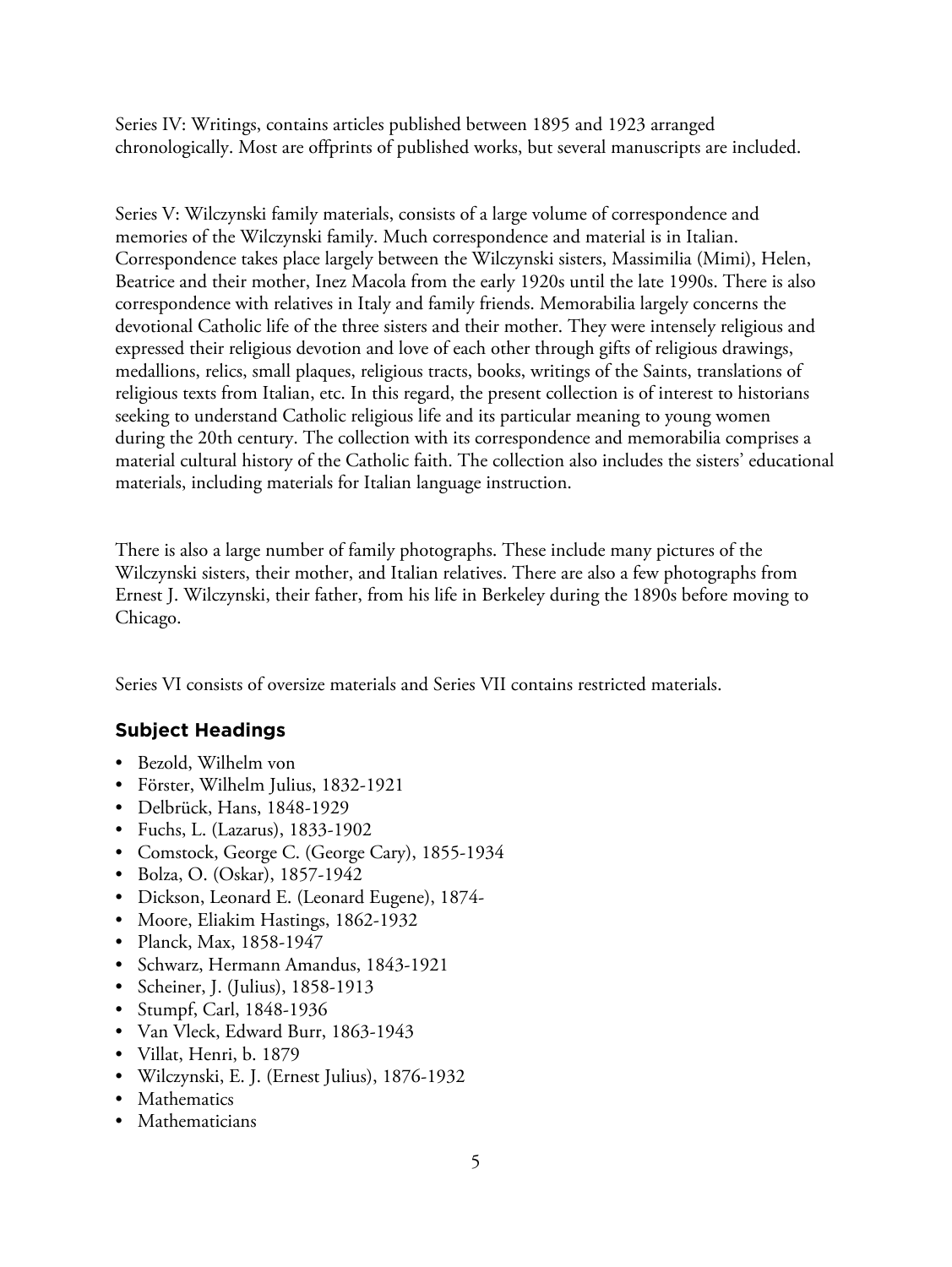# **INVENTORY**

## **Series I: Correspondence**

**Box 1**

## **Folder 1**

A

- Abbe, Cleveland, 1900-1909
- Abbott, M., 1910
- Abraham, M., 1906-1908
- Academie des Sciences, Institut de France, 1903
- Academie Royale de Belgique, 1909-1910
- Allardice, R., 1901
- Allison, Arch., 1914
- American Association for the Advancement of Science, 1910
- American Journal of Mathematics, 1920
- American Monthly Review of Reviews, 1906
- Arcari, Pavlo, 1908
- Armstrong, G.N., 1910
- Arnett, Trevor, 1925
- Associations, n.d.

## **Box 1**

## **Folder 2**

American Mathematical Society

## **Box 1**

## **Folder 3**

B-Bl

- Babcock, K., 1903
- Barnard, E., 1897
- Battermann, H., 1897
- Bauer, L., n.d.
- Becker, George, 1915
- Beeson, C., 1920
- Belardinelli, G., n.d.
- Benner, Henry, 1896
- Berwald, L., 1920
- Bianchi, L., 1906-1907
- Birkhoff, George, 1920
- Black, C., 1902
- Blake, E., 1900-1910
- Blichfeldt, H., 1902
- Bliss, G., 1910

## **Box 1**

# **Folder 4**

Bo-Bu

- Bocher, Maxine, 1900
- Boggio, T., 1921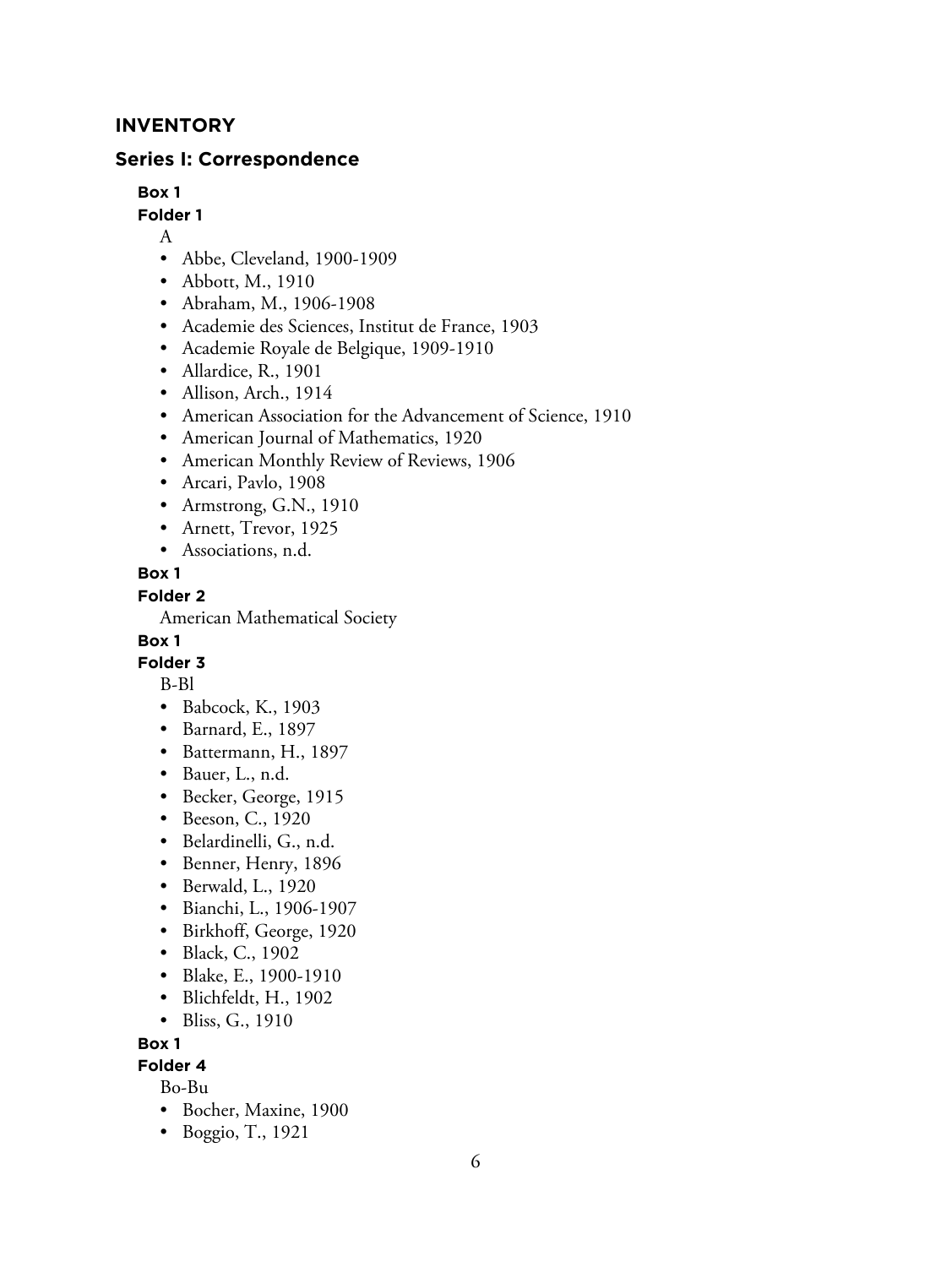- Bolza, Oskar, 1910
- Bompiani, E., 1914
- Bonnheim, A., 1905
- Bonnheim, Joseph, 1997
- Borel, E, 1903
- Borghi, Luigi, n.d.
- Bossi, Elena, n.d.
- Bouton, Charles, 1900
- Brackett, F., n.d.
- Brendel, Martin, 1899
- Brown, E., 1900
- Brown, Theodore, 1928.
- Burnham, S., 1898

## **Folder 5**

C-Ch

- Calcatera, Carlo, 1908
- California U., 1900
- Campbell, W., 1901
- Carll, Lewis,1905
- Carnegie Institution, 1900-1910
- Castelnuovo, G., 1907
- Cestaro, 1908
- Chamberlin, E, 1909
- Chandler, S, 1897
- Chicago U., 1890-1920
- Child, J.A., n.d.
- Christy, S, 1905

## **Box 1**

## **Folder 6**

Co-Cu

- Cohen, A, 1904
- Cole, F.N., 1908
- Columbia School Supply Company, 1913
- Comstock, George, 1897
- Coeplisz, Lina, 1905
- Cosmopolitan Club, 1908
- Craig, T, 1898
- Crawley, E, 1901
- Credaro, L, 1908
- Creutz, G. 1897
- Crew, Henry, 1897
- Curtis, D, 1908

**Box 1**

## **Folder 7**

D-E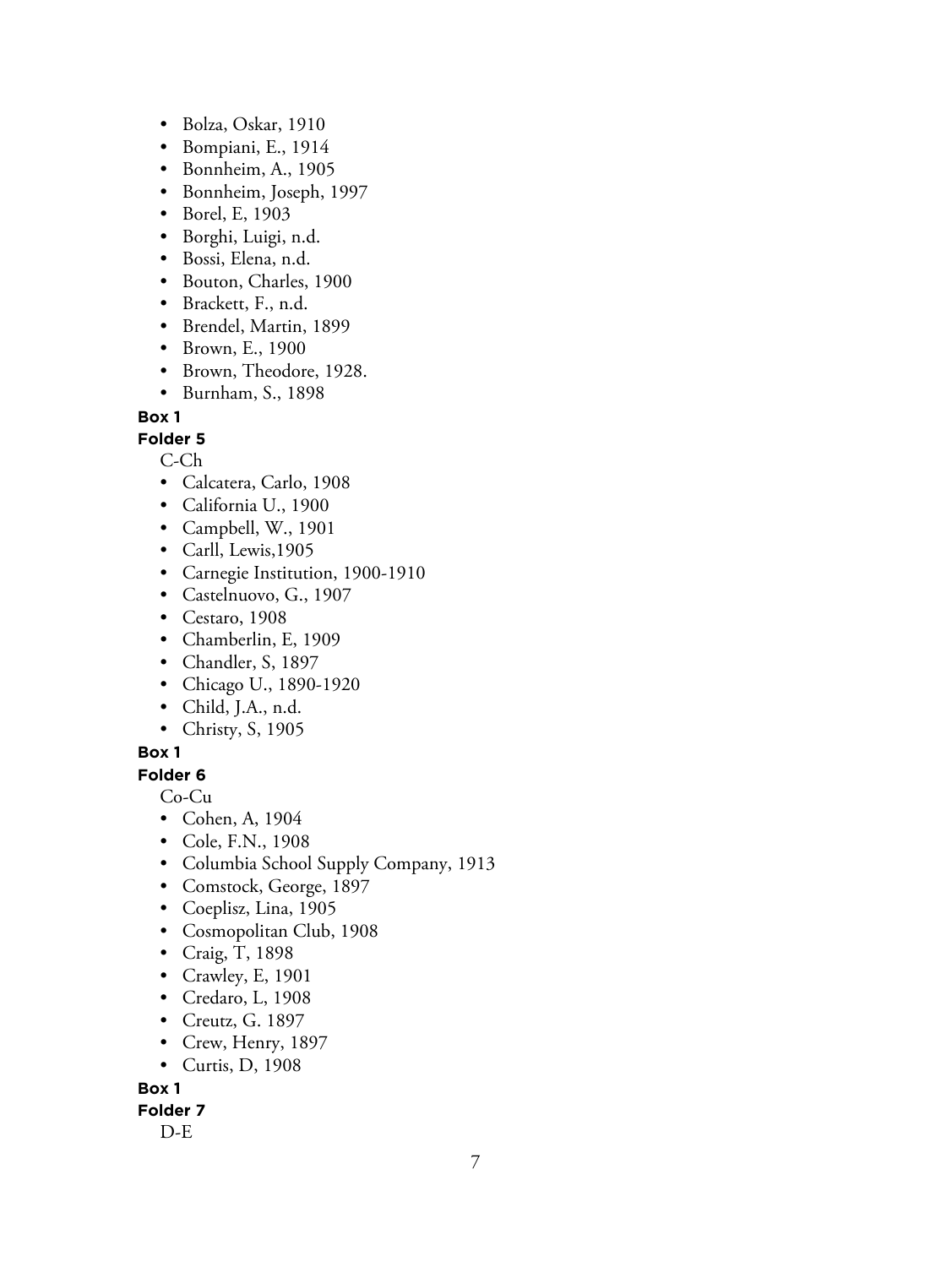- Davis, Ellery, 1902
- DeLong, L., 1920
- Denton, M, 1908
- Deutsch, M, 1907
- Dickson, L, 1899-1909
- Downey, John, 1901
- Edgar, J.T., 1906-1910
- Eisenhart, L.P., 1909
- Ellis, D., 1906
- Epsteen, Saul, 1902
- Engler, E, 1899
- Ernst, 1898

**Folder 8**

F

- Fano, Gino, n.d.
- Ferry, Frederick, 1905
- Fine, H., 1905
- Fiske, Thomas, 1903
- Flammer, E., 1907
- Foerster, 1893-1897
- Ford, Walter, n.d.
- Forsyth, A, 1906
- Frost, Edwin, 1898
- Fubini, G., 1919

**Box 1**

## **Folder 9**

- G
- Ginn and Company Publishers, 1905
- Giorgio, R, 1906-1910
- Green, Gabriel, 1890-1920
- Grimes, Nathan, 1910
- Gronwall, T, 1919

## **Box 1**

## **Folder 10**

H

- Hale, George, 1897-1920
- Hall, Arthur, 1909
- Hallett, Eugene, 1905
- Halsted, George, 1899
- Hardamard, J, 1908
- Hardesty, I, 1902
- Harzer, Paul, 1896
- Haskell, M, 1907
- Haskins, Charles, 1908
- Hedrick, E, 1905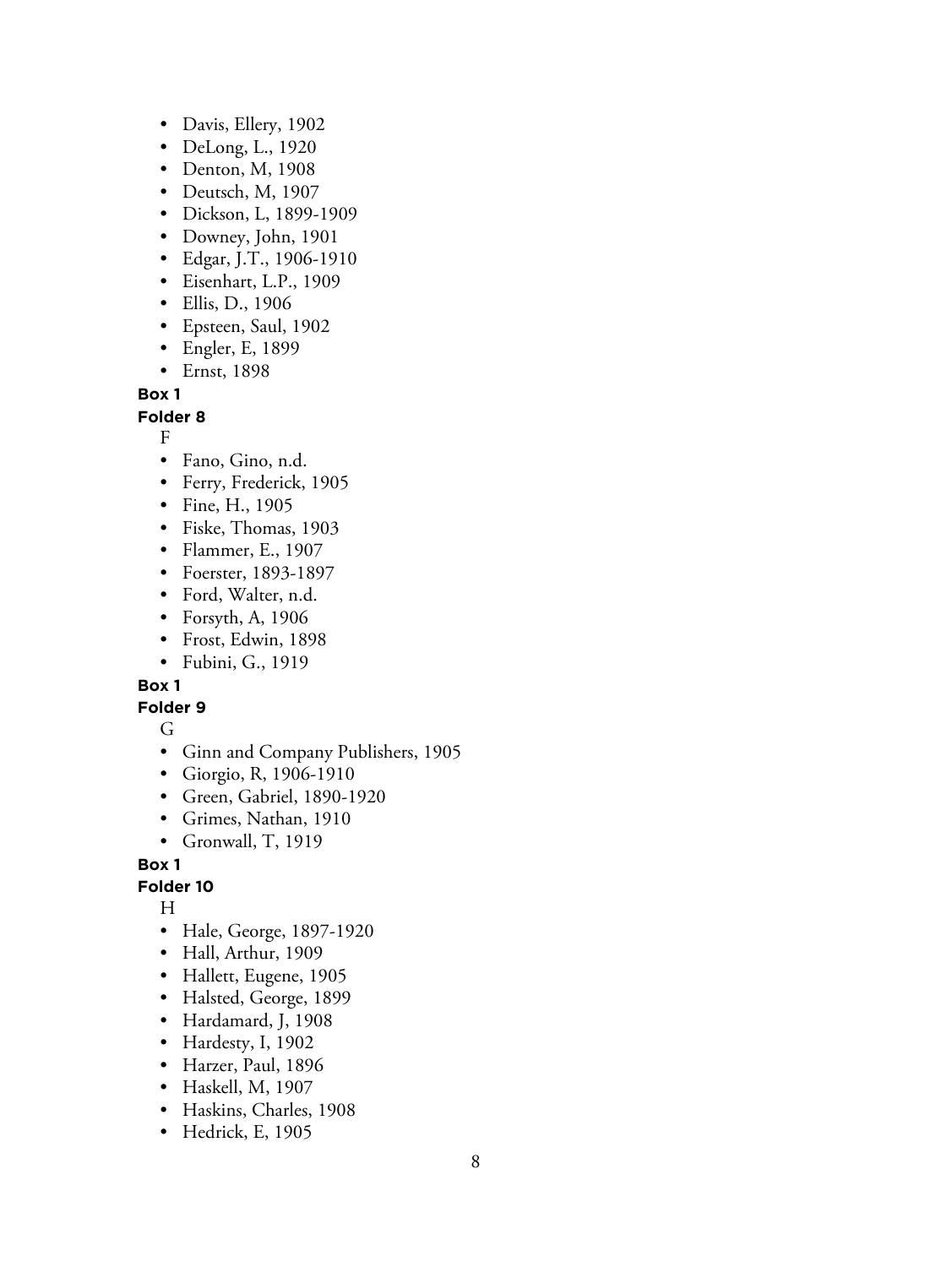- Hessenberg, n.d.
- Holden, Edward, 1897
- Holgate, Thomas, 1909
- Howe, H.A., 1897
- Hutchinson, J., 1907

**Folder 1**

- I-K• Illinois U., 1907
- Irwin, Frank, 1909
- James, Edward, 1910
- Jordan, David, 1906
- Kasner, Edward, 1904
- Kellner, Frank, n.d.
- Kennard, Joseph, 1903
- Keyser, C.J., 1910
- Knopf, Otto, 1894
- Krueger, Albert, 1894

**Box 2**

## **Folder 2**

L-Le

- Landau, 1903.
- Lane, Ernest, 1919-1926
- Laser, Arthur, 1906-1919
- Laser, Carl, 1906
- Lasery, John, 1920
- Laves, Kurt, 1931
- Lawton, George, 1897
- Lefschetz, S, 1915
- Lehmer, D., 1915
- Lemke, H, 1897
- Lestzikes, Keith, 1897
- Leushchner, A, 1898
- Levi-Civita, T, 1909
- Levin, F, 1907

**Box 2**

#### **Folder 3**

Li-Lu

- Ling, George, 1905
- Lindquist, Thomas, 1905
- Little, C., 1902
- Lipke, Joseph, 1908
- Lovett, E., 1902
- Lovitt, W, 1910
- Ludendorf, H, 1894

**Box 2**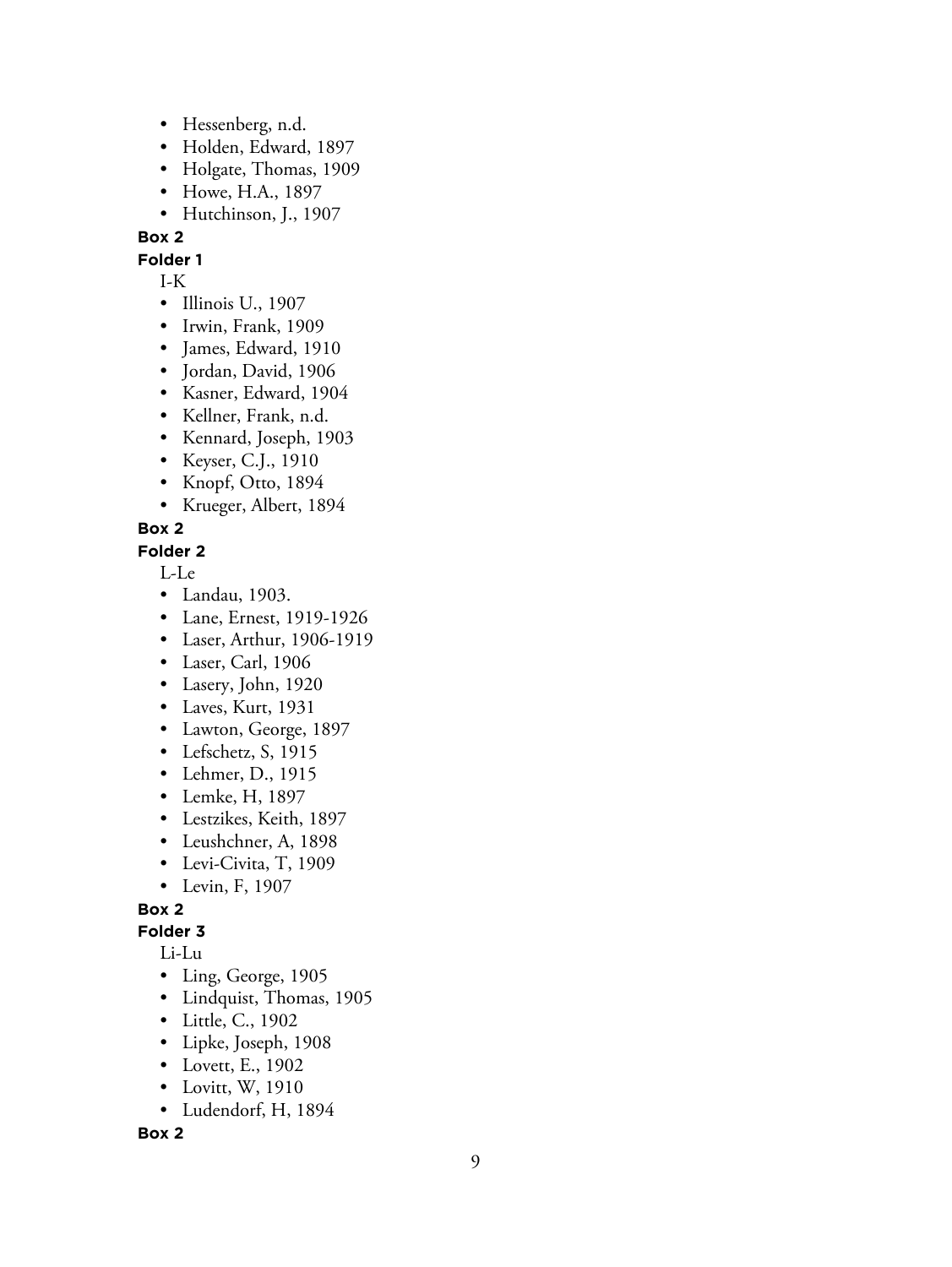#### **Folder 4**

M

- Maschke, H, 1900
- Manning, M, 1902
- Margolis, Max, 1903-1904
- Marrusch, A, 1897
- Marx, Erich, 1898-1899
- Mason, Max, 1910
- Mathews, R, 1910
- Mathematics Association, 1920
- McDonald, J, n.d.
- Messow, 1923
- Mittag-Leffler, G, 1921
- Moreno, Halcott, 1902
- Morley, Frank, 1907
- Morrison, F.M., 1915
- Moulton, F, 1898-1899

#### **Box 2**

**Folder 5**

Miller, G. A., 1900-1921

#### **Box 2**

**Folder 6**

Moore, E. H., 1900-1910

## **Box 2**

## **Folder 7**

# N-O

- Nash, Paul, 1906
- National Academy of Sciences, 1919-1921
- National Geographic Society, 1916
- Nautical Almanac Office, 1897
- Nelson, Alfred, 1920-1921
- Newcomb, S, 1899
- Nutting, P, n.d.
- Olson, Horace, 1918-1921
- Oregon U., 1902
- Osgood, William, 1909

#### **Box 2**

#### **Folder 8**

P

- Page, J, 1903
- Palmero, M, 1907
- Pascal, Ernesto, 1916
- Perry, N, 1905
- Phillips, M, 1920
- Pierce, D, 1903
- Pierpont, J, 1909-1927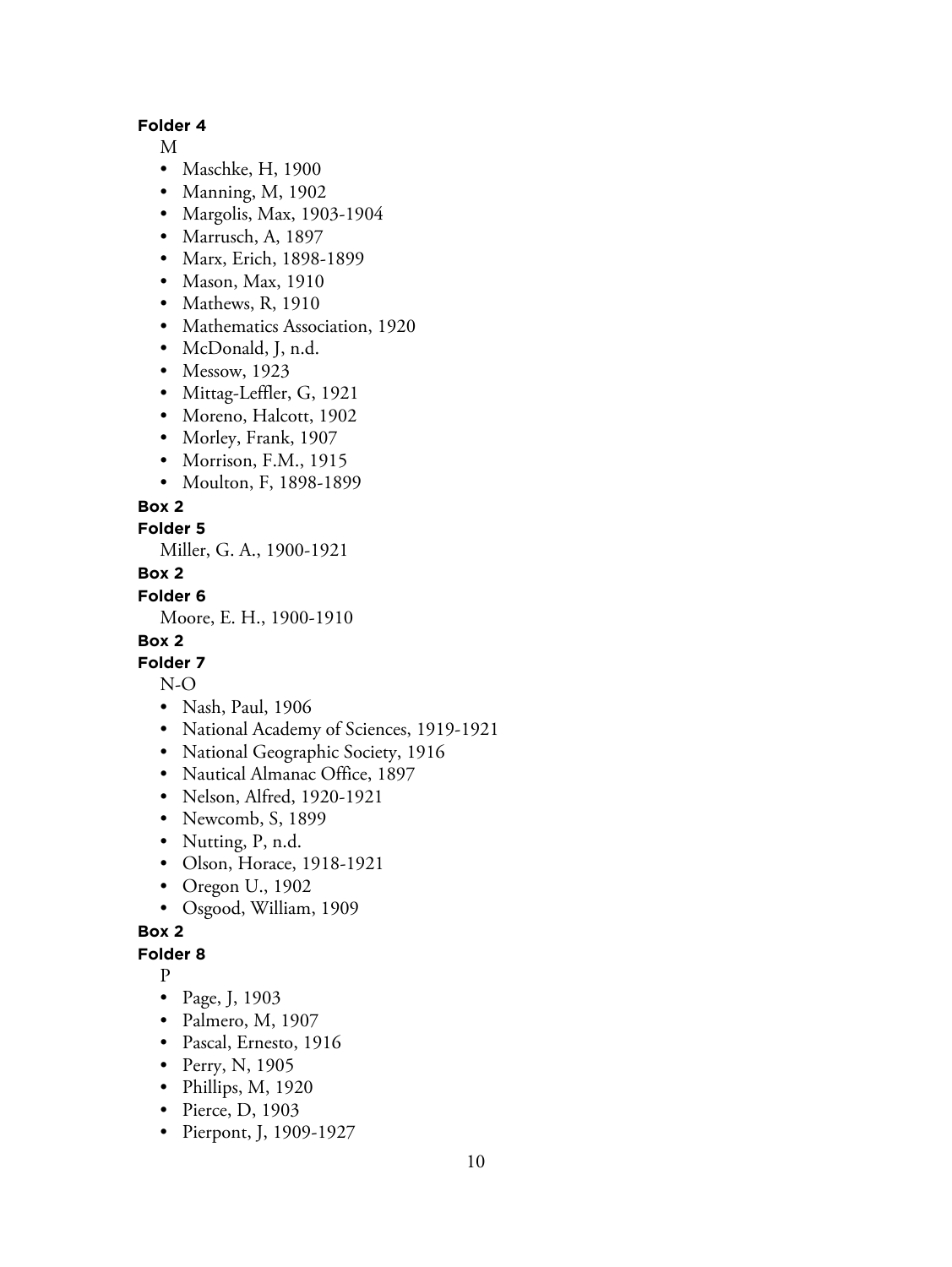- Plummer, H, 1913
- Posche, T, 1915
- Prather, William, 1900
- Pritchett, Henry, 1898
- Putnam, T.M., 1903-1906
- Putzker, Albin, 1907

**Folder 9**

R

- Ran, Frank, 1927
- Ranum, Arthur, 1910
- Ravin, Gustave, 1891
- Rees, J, 1897
- Rettger, E, 1902
- Rines, George, 1904
- Robinson, L, 1920
- Rosenwald, Julius, 1917
- Ross, F, 1900

## **Box 2**

**Folder 10**

S-Si

- Schur, F, 1904
- Schlesinger, Frank, 1899
- Seares, Frederick, 1898
- See, F, 1897
- Segre, Corrado, 1904-1906
- Shattuck, S, 1905
- Shaw, S, 1921
- Shively, L, 1918
- Sigma Xi, California Chapter, n.d.
- Sisam, Charles, 1909

## **Box 2**

# **Folder 11**

Sl-Sz

- Slate, Frederick, 1920
- Slaught, H.E., 1926
- Smith, David, 1909
- Snow, Charles, 1905
- Snyder, Virgil, 1907
- Spinello, Mario, 1903
- Spunar, Val, 1910
- Stone, Ormond, 1899
- Stouffer, E, 1920
- Straneo, Paulo, 1915
- Stringham, Irving, 1901
- Strong, Wendell, 1905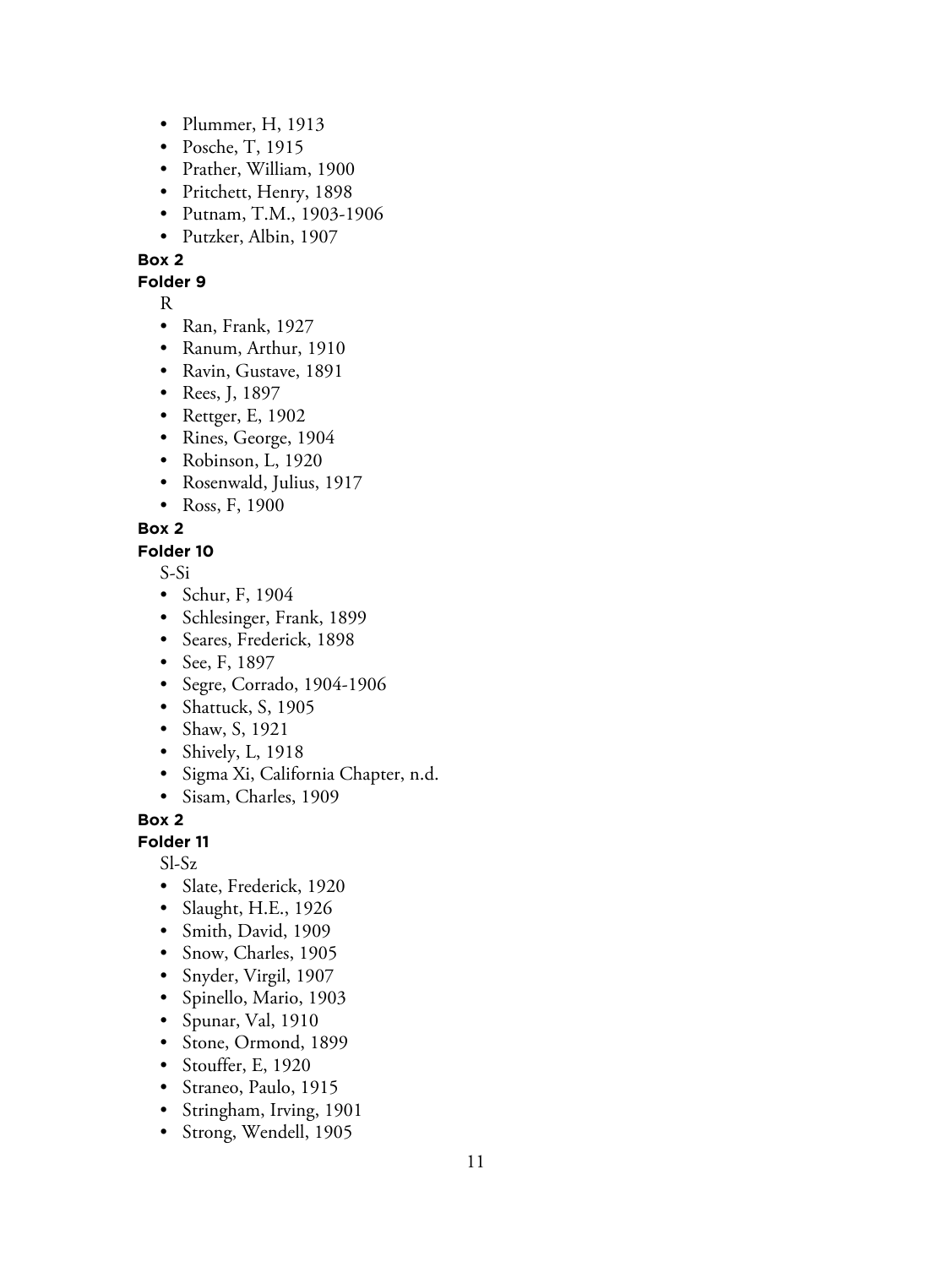• Szywicki, 1918

## **Box 3**

**Folder 1**

- T
- Tanner, J, 1909
- Teuber, B.G., 1915
- Townley, Frances, 1906
- Townsend, E, 1906
- Tyler, N, 1904

**Box 3**

# **Folder 2**

- V
- Van Vleck, Edward, 1905
- Villat, Henri, 1922
- Vogel, H, 1918
- Volterra, V, 1919

# **Box 3**

- **Folder 3**
	- W-Z
	- Wadsworth, F, 1898
	- Wait, L, 1901
	- Weitbrec, A.D., 1905
	- Weitzenbock, D, 1920
	- Wester, C, 1911
	- Western University, 1918
	- Wheeler, B, 1899
	- Wheelock, G, 1905
	- White, Henry, 1907
	- Whittaker, Edmond, n.d.
	- Wilczynski, Arthur, 1906-1916
	- Wilczynski, Ernest, from unknown, 1906
	- Wilkinson, W, 1905
	- Wilmer, Frank, 1920
	- Wood, Frank, 1920
	- Young, Archer, 1908
	- Zahler, Rudolf, n.d.
	- Zappettini and Perasso, n.d.
	- Ziwek, A, 1900
- **Box 3**

# **Folder 4**

Letters to E.W. from his mother, 1898-1901

**Box 3**

# **Folder 5**

Unknown Correspondence

# **Series II: Biographical Data and Memorabilia**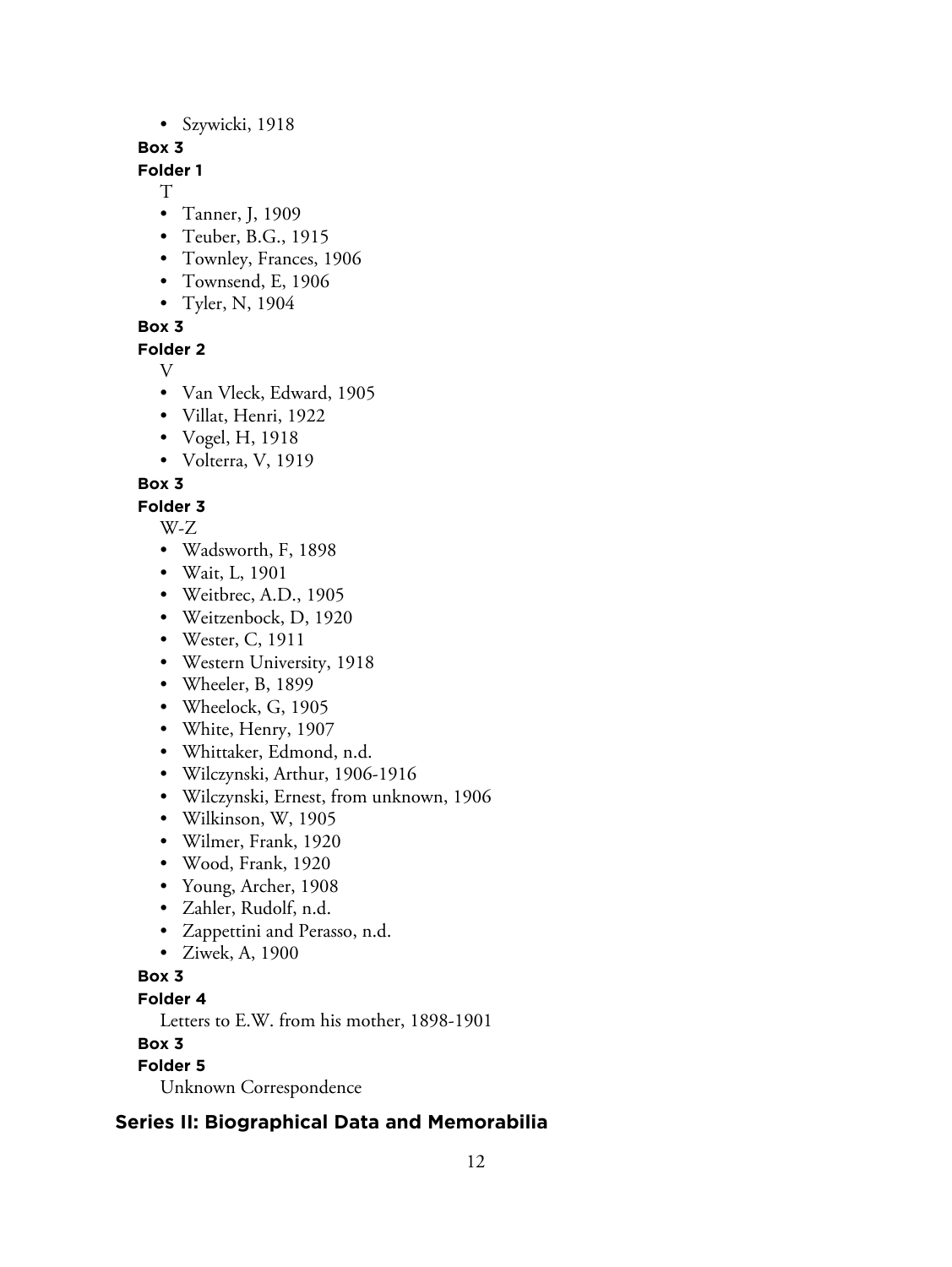# **Folder 6**

Miscellaneous Memorabilia

- "Biographical Memoir of Ernest Julius Wilczynski, 1876-1932,) by Ernest P. Lane
- Ernest Julis Wilczynski Biography in Annuario Biografico del Circolo Matematico di Palermo, 1928
- Unknown article on Ernest Julis Wilczynski (2 copies)
- National Progressive Convention, Aug. 5, 1912 ribbon for the Assistant Sergeant-at-Arms
- \$1 receipt for a contribution to the Progressive Party in the 1912 campaign
- Poster in Latin for the conference of awards and honors, including Ernest Julius Wilczynski
- Poster in German for a celebration of Dr. Wilhelm Foerster.
- Envelope of various calling cards.
- 'Reminiscences of Mathematics at Chicago: A Distinguished Former Faculty Member Provides Some Glimpses of the Behind-the-Scenes Workings of Academe.' U. of C. Magazine, Fall 1976
- Pantorium Fine Tailoring Receipt, Berkeley CA
- Allyn and Bacon, Boston, Report of Sale: Plane Trig with Applications
- EJW Obituary, Science, 1932

# **Box 3**

# **Folder 7**

Clippings collected by EJW

# **Box 3**

# **Folder 8**

Bibliographic Notes taken by EJW

# **Box 3**

**Folder 9**

Notes re: EJW Papers

# **Series III: Notes and Notebooks**

# **Box 3**

# **Folder 10**

Handwritten Notes from Addresses by EJW

# **Box 3**

# **Folder 11**

Unpublished Writings

- 'Transformation of Conjugate Nets'
- 'Surfaces With Geodesics Belonging to Linear Complexes'
- 'Unpublished Paper on Integral Equations'

# **Box 3**

# **Folder 12**

Unpublished Writings

- 'Rotation of a Fluid'
- 'On the Theory of Saturn's Ring'
- 'Transformation of Isothemally Conjugate Nets.' (2 copies)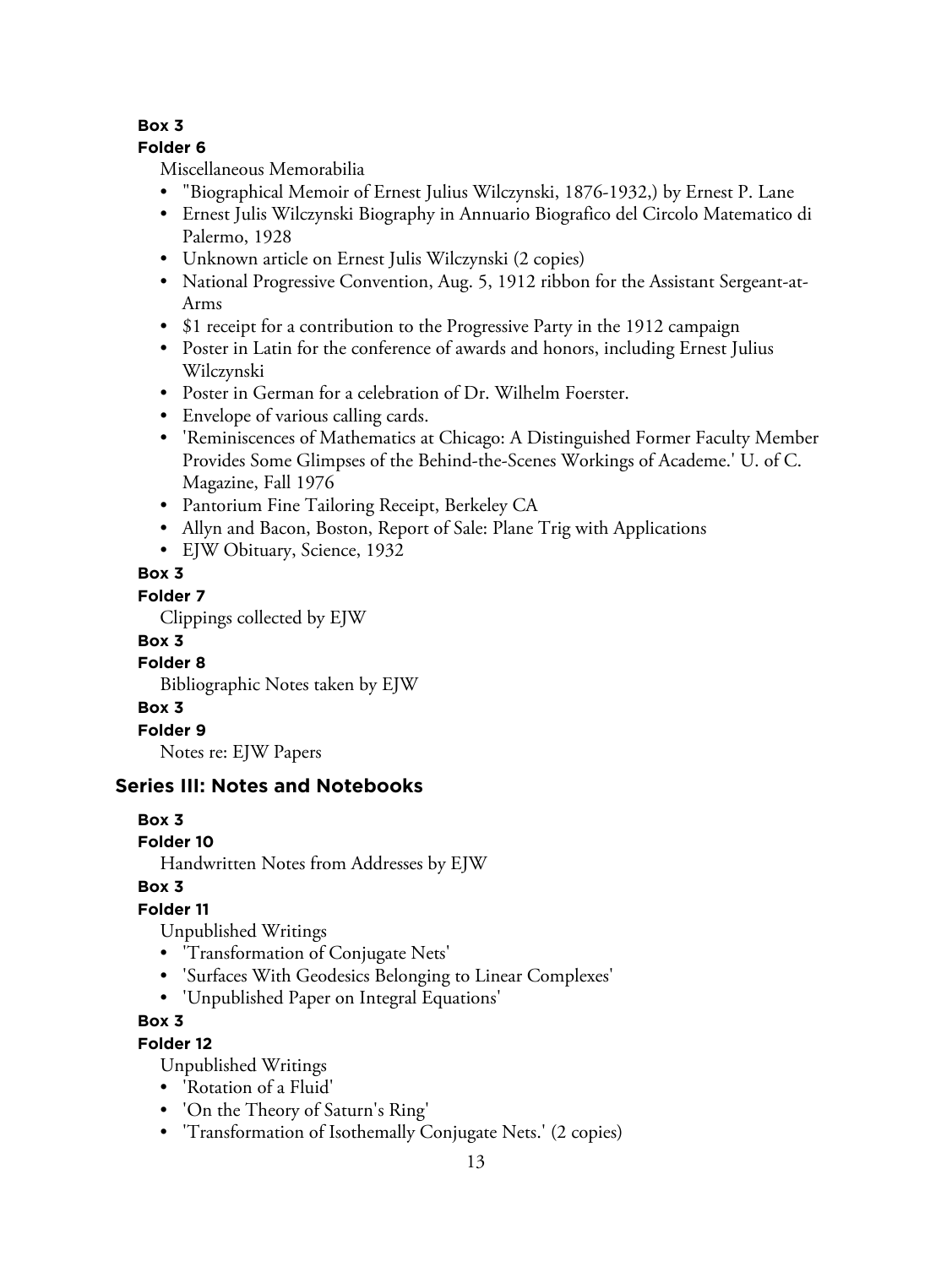• 'Differential Equations'

## **Box 3**

## **Folder 13**

Notes

- 'Recent Studies'
- 'An Un-canonical Form of the Equation for the Recalculating Cubic of a Space Curve'
- 'Net Det. By Osculating Curves'
- "Project of a Theory of Surfaces'
- 'Transformation of the Factors of Covenant C'
- 'Dartmx Curves Given'
- 'Integral Conditions for a Surface'
- 'Theory of Complexes based on a System of the Form'
- 'Collection of Sphere into itself'
- "Effect of Independent Linear Transformation'

#### **Box 4**

**Folder 1**

Misc. Notes (1 of 5)

#### **Box 4**

#### **Folder 2**

Misc. Notes (2 of 5)

#### **Box 4**

#### **Folder 3**

Misc. Notes (3 of 5)

#### **Box 4**

#### **Folder 4**

Misc. Notes (4 of 5)

## **Box 4**

## **Folder 5**

Misc. Notes (5 of 5)

## **Box 4**

#### **Folder 6**

Astrometrie, 1893, Professor [Wilhelm Julius] Foerster, 3 vols

#### **Box 4**

#### **Folder 7**

Analytische Geometrie, 1893, Professor Schlesinger, 3 vols

## **Box 5**

## **Folder 1**

Integralrechnung, 1893/4, Professor [Kurt] Hensel, 3 vols

# **Box 5**

## **Folder 2**

[High School Chemistry notes, North Division High School, Chicago, Illinois, n.d., 34 pp] Bound into Vol 1 of:Anorganische Experiemntalchemie, 1893/4, Professor Fischer, 2 vols

#### **Box 5**

#### **Folder 3**

Notebooks, 1893-1894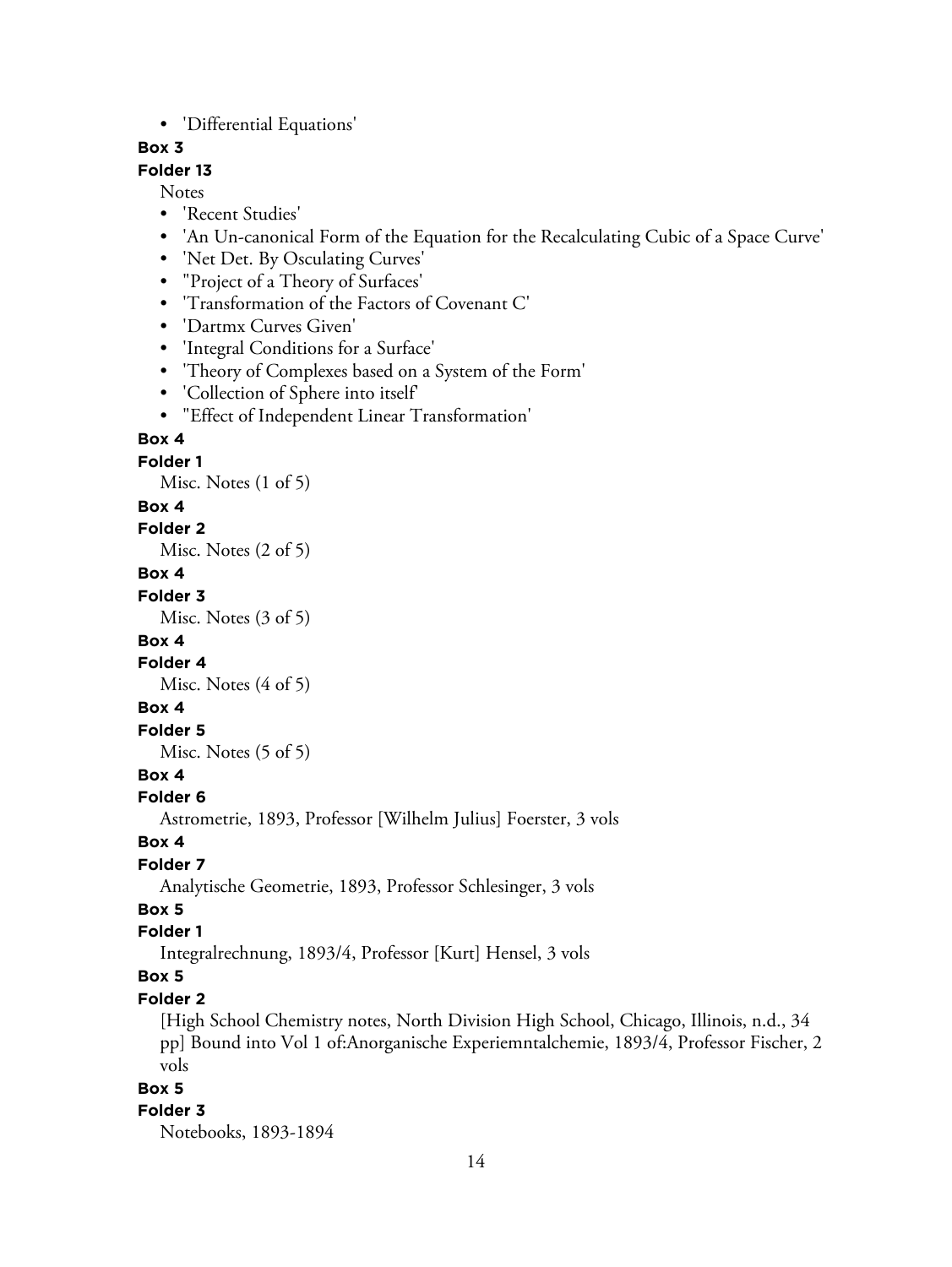- Aberration & Parallaxe, 1893/94, Professor [Wilhelm Julius] Foerster, 1 vol; Geographische Ortsbestimmung, 1893/94, Professor [Wilhelm Julius] Foerster, 2 vols
- Geographische Ortsbestimmung, partial fair copy, 1 vol

## **Folder 4**

Notebooks, 1893-1894

- Differentialrechnung, 1893, Professor Hettner, 2 vols
- Methode der Kleinsten Quadrate, 1893, Professor Lehman-Filkes, 1 vol
- Experimental Physik II, 1894, Professor [August] Kundt, 1 vol

## **Box 5**

## **Folder 5**

Notebooks, 1894

- Bestimmung der Doppelsternbahnen, 1894, Professor Lehman-Filkes, 1 vol
- Einleitung in die Theorie der Differentialgleichungen, 1894, Professor [Immanuel] Fuchs, 1 vol

## **Box 5**

## **Folder 6**

Ueber die Methoden die Bahnen von Cometen & Planeten zu bestimmen, 1894, Professor Tietjen, 2 vols

## **Box 6**

#### **Folder 1**

Notebooks, 1894

- Fehlertheorie, 1894, Professor [Wilhelm Julius] Foerster, 1 vol
- Zeit & Winkelmessungen, 1894, Professor [Wilhelm Julius] Foerster, 1 vol

## **Box 6**

## **Folder 2**

Notebooks, 1894-1895

- Dioptrik, 1894, Professor Lehman-Filkes, 1 vol
- Astro-Physik, 1894/95, Professor [Julius] Scheiner, 1 vol
- Psychologie, 1894/95, Professor [Carl] Stumpf, unbd., 34 pp

## **Box 6**

## **Folder 3**

Notebooks, 1894-1895

- Mechanik, 1894/95, Professor [Max] Planck, 1 vol
- Professor Lehman-Filkes, 1 vol

## **Box 6**

## **Folder 4**

Bestimmung der Bahnen von Cometen & Planeten, 1895, Notebooks, 1895

- Theoretische Meteorologie, 1895, Professor [Wilhelm] von Bezold, 1 vol
- Astronomisches Seminar, 1895, Professor [Wilhelm Julius] Foerster, 1 vol

## **Box 6**

## **Folder 5**

Notebooks, 1895-1896

- Astronomisches Seminar, 1895/96, Professor [Wilhelm Julius] foerster, 1 vol
- Theorie der Abel'schen Funktionen, 1895/96, Professor [Immanuel] Fuchs, 1 vol
- Rotation der Himmelskorper, 1896, Professor Lehman-Filkes, 1 vol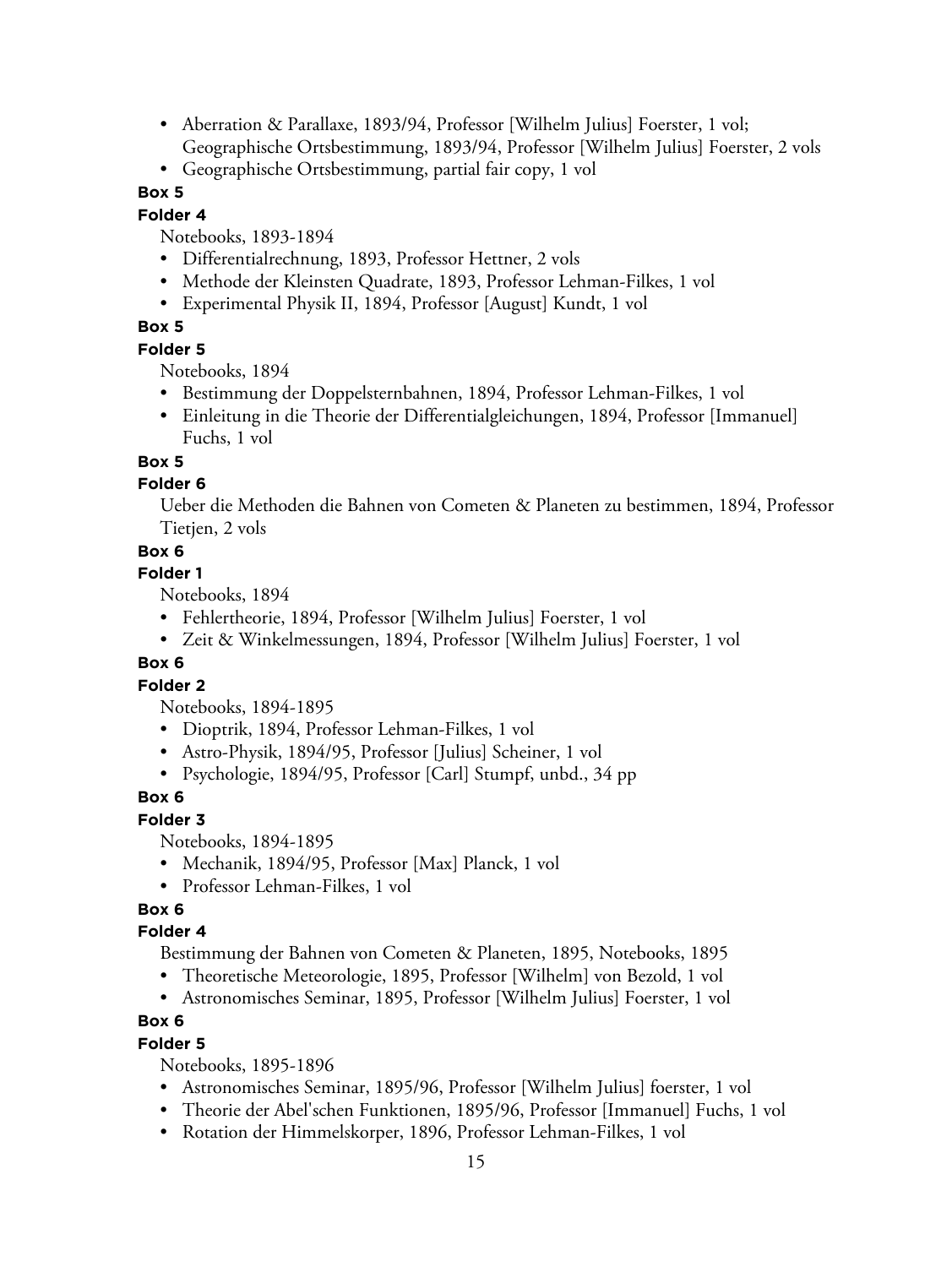• Musikgeschichte, 1896, Professor [Max] Friedlander, 1 vol Bound with Deutsch Dichtung in d[er] Musik, 1896

## **Box 6**

## **Folder 6**

Notebooks, 1896

- Theorie der Strahlenbrechung, 1896, Professor Bauschinger, 1 vol
- Astronomisches Seminar, 1896, Professor Bauschinger, 1 vol
- Geschichte d[es] Alterthums, 1896, Professor [Hans] Delbruck

#### **Box 7**

#### **Folder 1**

Seminar, 1896, Professor Bauschinger, 1 vol Bound with Theorie der Finsternisse & Sternbedechungen, 1896, Professor [Hans] Battermann.

## **Box 7**

#### **Folder 2**

Notebooks, 1896-1897

- Variationsrechnung, 1896/97, Professor [Hermann Amandus] Schwarz, 1 vol
- Theoretische Physik V, 1897, Professor [Max] Planck, 1 vol

#### **Box 7**

**Folder 3**

Solid Geometry

## **Box 7**

## **Folder 4**

**Notecards** 

#### **Box 7**

#### **Folder 5**

Berkeley Blue and Gold Yearbook, 1903

## **Series IV: Writings**

#### **Box 8**

#### **Folder 1**

Journal de L'Ecole Polytechnique, 1880

## **Box 8**

## **Folder 2**

Dopplestein-Systeme-1893

#### **Box 8**

## **Folder 3**

"Schmidt's Theory of the Sun," The Astrophysical Journal, 1:112-26. Jan. 1895

## **Box 8**

## **Folder 4**

"Hydrodynamical Investigations of the Solar Rotation," The Astrophysical Journal, 3:101-5. Aug. 1896

## **Box 8**

## **Folder 5**

"Outlines of a Theory of Spiral and Planetary Nebulae," The Astrophysical Journal, 3:97-100. Aug. 1896

#### **Box 8**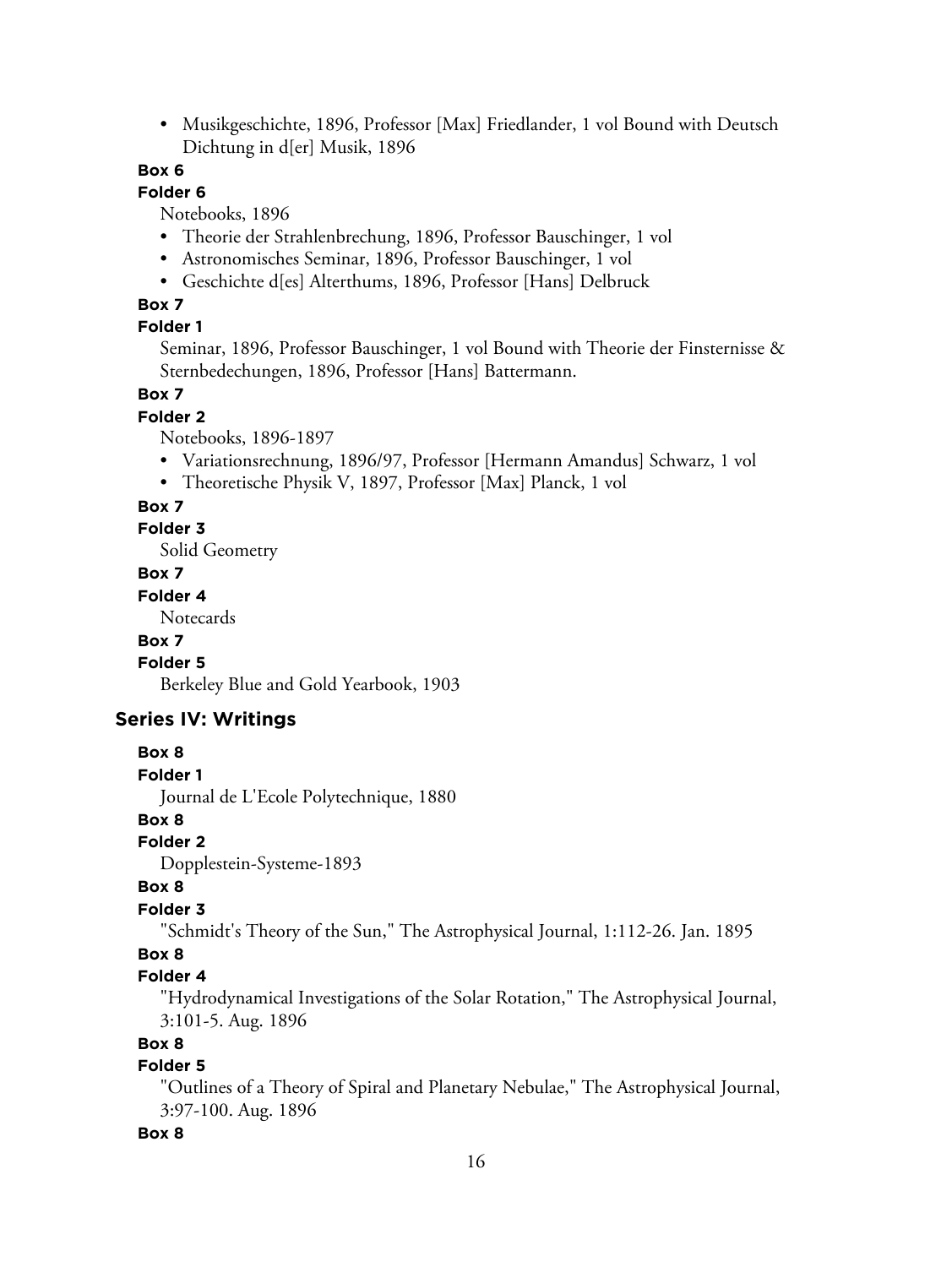#### **Folder 6**

"Ueber die Rotationsbewegung der Sonne,"Astro. Nach., 142:133-6.Nov. 1896

## **Box 8**

## **Folder 7**

EJW Inaugrual-Dissertation, 1897

## **Box 8**

## **Folder 8**

'On the Causes of the Sun's Equatorial Acceleration and the Sunspot Period,' Popular Astronomy, 1898

## **Box 8**

#### **Folder 9**

"Theory of the Motion of the Spots on Jupiter," The Astronomical Journal, 19:61-3. July 1898

#### **Box 8**

#### **Folder 10**

"On the Causes of the Sun's Equatorial Acceleration and the Sun-Spot Period," Publications of the Astronomical Society of the Pacific, 10:97-99. May 1898

#### **Box 8**

## **Folder 11**

"On the Causes of the Sun-Spot Period," The Astrophysical Journal, 7:124-30. Feb. 1898

## **Box 8**

## **Folder 12**

'On Continuous Binary Linearoid Groups, and the Corresponding Differential Equations and Functions.' American Journal of Mathematics, 1899

## **Box 8**

## **Folder 13**

"On an mn 2 Parameter Group of Linear Substitutions in mn Variables," Proceedings of the California Academy of Sciences, 3d series, 1:52-62, Nov. 1899

## **Box 8**

# **Folder 14**

"On Systems of Multiform Functions Belonging to a Group of Linear Substitutions with Uniform Coefficients," American Journal of Mathematics, 21:85-106. Feb. 1898

## **Box 8**

## **Folder 15**

"On Linearoid Differential Equations," American Journal of Mathematics, 21:354-366. Feb. 1899

#### **Box 8**

#### **Folder 16**

"Dynamics of a Nebula," The Astronomical Journal, No. 465, p. 67-70. Feb. 1899

#### **Box 8**

## **Folder 17**

"A Generalization of Appell's Factorial Functions," Bulletin of the American Mathematical Society, 2d series, 5:379-85. May 1899

# **Box 8**

#### **Folder 18**

"Poetry and Mathematics," The University of California Chronicle, 3:191-204. June 1900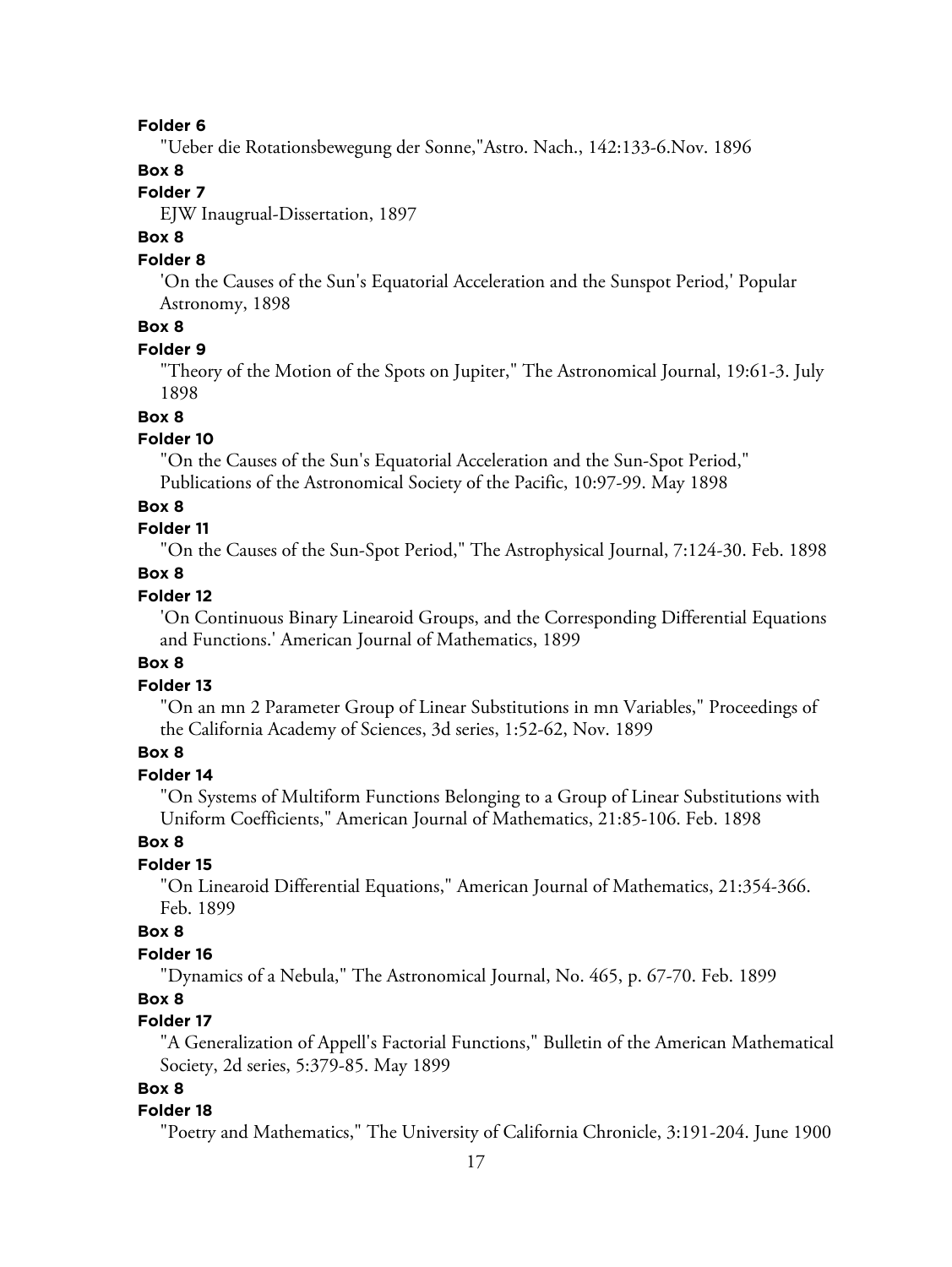#### **Folder 19**

"On Continuous Binary Linearoid Groups, and the Corresponding Differential Equations and Functions," American Journal of Mathematics, 22:191-225. Oct. 1899

#### **Box 8**

## **Folder 20**

"An Application of Group Theory to Hydrodynamics," Transactions of the American Mathematical Society, 1:339-52. July 1900

## **Box 8**

# **Folder 21**

"Transformation of Systems of Linear Differential Equations," American Journal of Mathematics, 23:29-36. March 1900

#### **Box 8**

## **Folder 22**

"Invariants of Systems of Linear Differential Equations," Transactions of the American Mathematical Society, 2:1-24.Jan. 1901

# **Box 8**

#### **Folder 23**

"Geometry of a Simultaneous System of Two Linear Homogeneous Differential Equations of the Second Order," Transactions of the American Mathematical Society, 2:343-362. Oct. 1901

#### **Box 8**

#### **Folder 24**

"Lazarus Fuchs," Bulletin of the American Mathematical Society, 2d series, 9:46-9. Oct. 1902

## **Box 8**

#### **Folder 25**

"Reciprocal Systems of Linear Differential Equations," Transactions of the American Mathematical Society, 3:60-70, Jan. 1902

## **Box 8**

#### **Folder 26**

"Covariants of Systems of Linear Differential Equations and Applications to the Theory of Ruled Surfaces," Transactions of the American Mathematical Society, 3:423-50. Oct. 1902

## **Box 8**

## **Folder 27**

"The First Meeting of the San Francisco Section of the American Mathematical Society," Bulletin of the American Mathematical Society, 2d series, 8:429-37. July 1902

#### **Box 8**

## **Folder 28**

"Forsyth's Differential Equations," Bulletin of the American Mathematical Society, 2d series, 10:86-93. Nov. 1903

## **Box 8**

# **Folder 29**

"On a Certain Congruence Associated with a Given Ruled Surface," Transactions of the American Mathematical Society, 4:185-200. April 1903

#### **Box 8**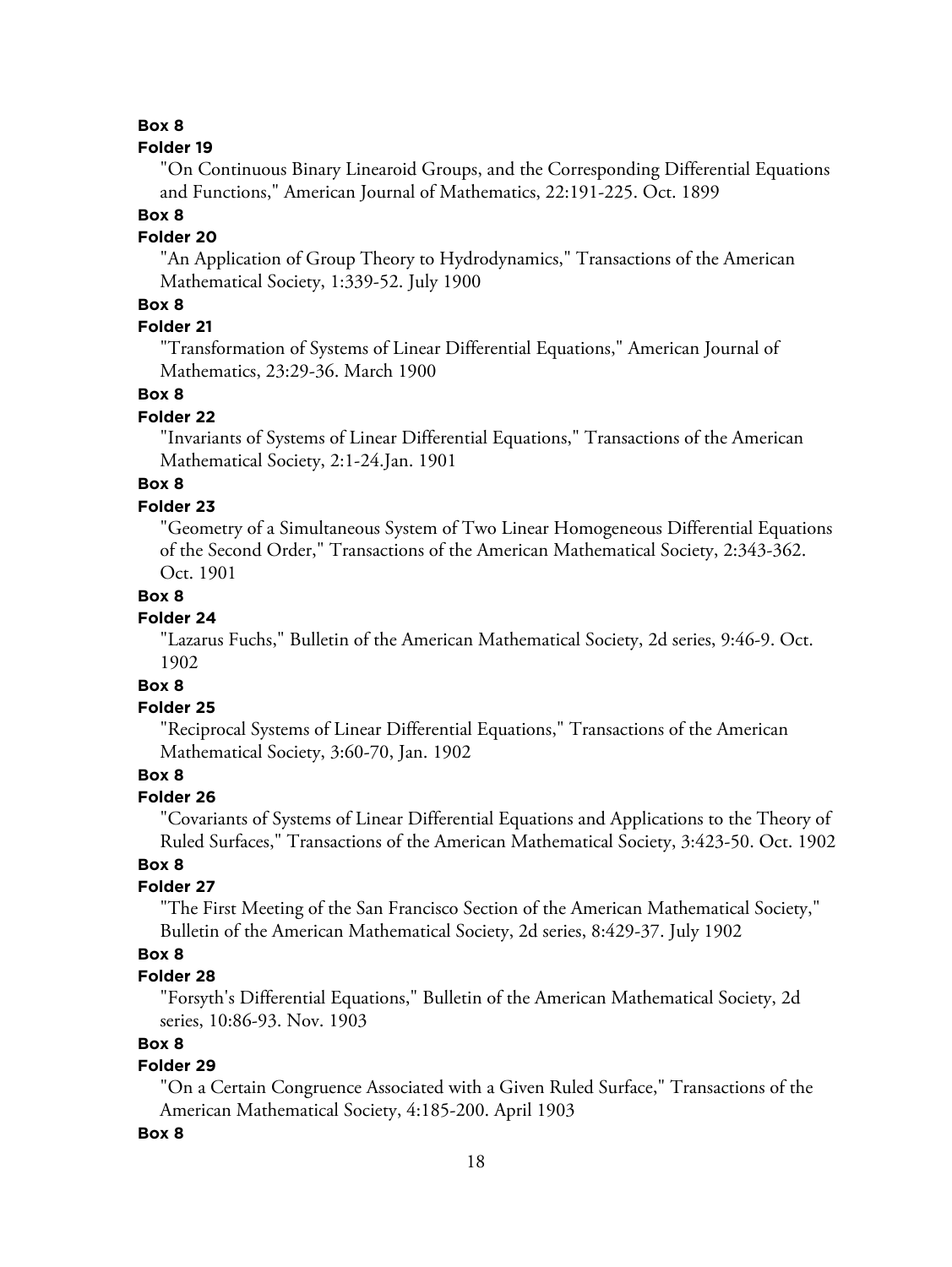#### **Folder 30**

Stenographic Report of the Conference of the Relation of the College to the Professional School, Northwestern University, 1903

## **Box 8**

## **Folder 31**

"A Functional Theorem in the Theory of Ruled Surfaces," Mathematical Annalen, 58:249-56. 1903

# **Box 8**

## **Folder 32**

'Invariants of a System of Linear Partial Differential Equations and the Theory of Congruences of Rays,' American Journal of Mathematics, 1904

## **Box 9**

#### **Folder 1**

"On Self-Dual Scrolls," Bulletin of the American Mathematical Society, 11:8. Oct. 1904

## **Box 9**

## **Folder 2**

"Studies in the General Theory of Ruled Surfaces," Transactions of the American Mathematical Society, 5:226-52. April 1904

## **Box 9**

#### **Folder 3**

"On Ruled Surfaces Whose Flecnode Curve Intersects Every Generator in Two Coincident Points," Transactions of the American Mathematical Society, 5:438-46. Oct. 1904

## **Box 9**

#### **Folder 4**

"Invariants of a System of Linear Partical Differential Equations, and the Theory of Congruences of Rays," American Journal of Mathematics, 26:319-60. 1904

## **Box 9**

#### **Folder 5**

"General Theory of Curves on Ruled Surfaces," Transactions of the American Mathematical Society, 6:75-82. Jan. 1905

#### **Box 9**

## **Folder 6**

"General Projective Theory of Space Curves," Transactions of the American Mathematical Society, 6:99-133. April 1905

## **Box 9**

# **Folder 7**

"The General Projective Theory of Space Curves and Ruled Surfaces," Verhandlungen Des Dritten Internationalen Mathematiker-Kongresses, 8:361-5. 1905

# **Box 9**

## **Folder 8**

Verhandlungen des Dritten Internationalen Mathematiker-Kongresses, 1905

## **Box 9**

# **Folder 9**

"Projective Differential Geometry," Bulletin of the American Mathematical Society, 13: 102-5. Dec. 1906

#### **Box 9**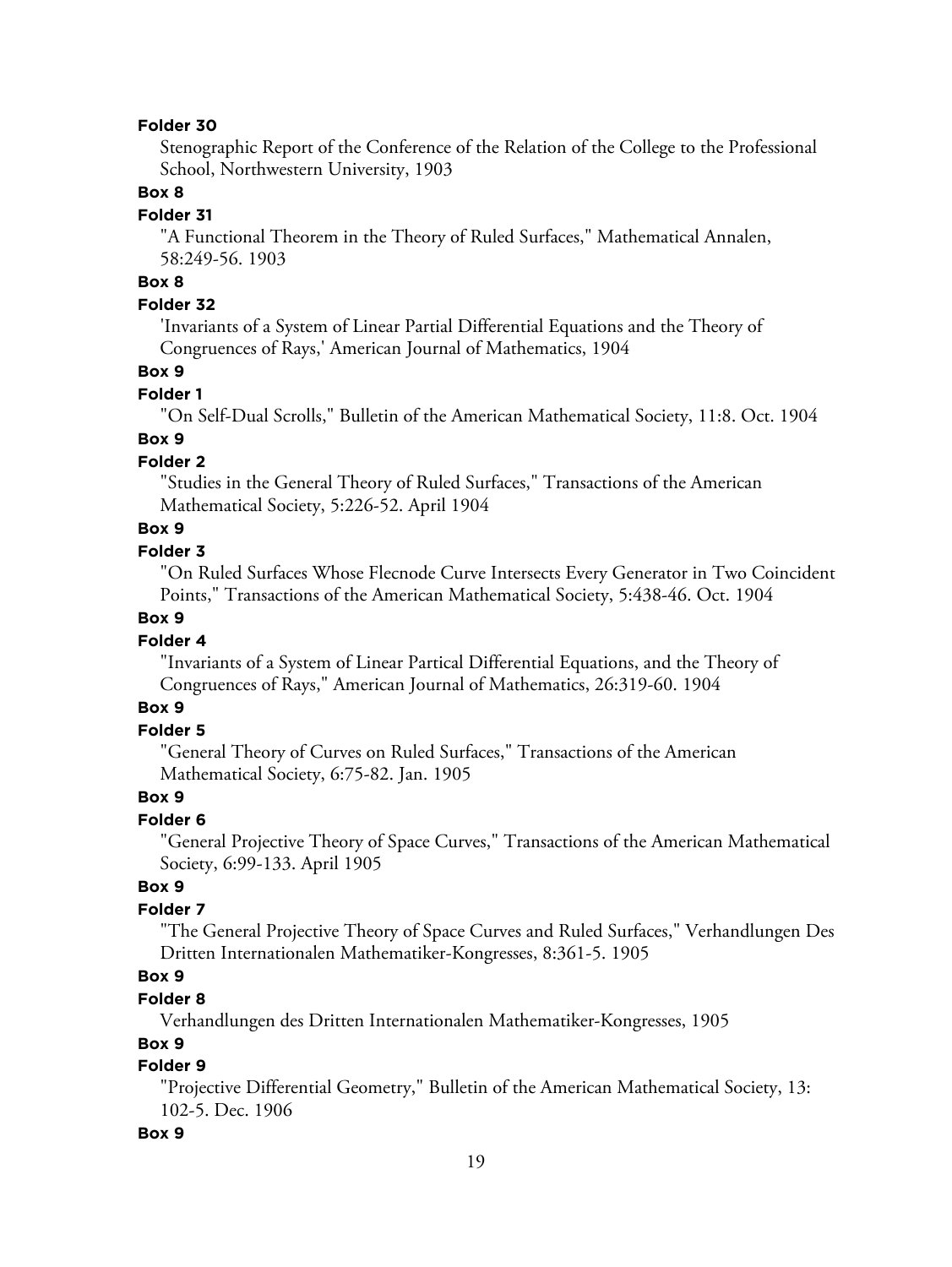#### **Folder 10**

"Projective Differential Geometry of Curved Surfaces (First Memoir)," Transactions of the American Mathematical Society, 8:233-60. 1907

## **Box 9**

#### **Folder 11**

"Projective Differential Geometry of Curved Surfaces (Second Memoir)," Transactions of the American Mathematical Society, 9:79-120. 1908

# **Box 9**

## **Folder 12**

"Projective Differential Geometry of Curved Surfaces (Third Memoir)," Transactions of the American Mathematical Society, 9:293-315. July 1908

## **Box 9**

#### **Folder 13**

Universite de Fribourg, Universitat Frieburg, 1908

## **Box 9**

## **Folder 14**

"Projective Differential Geometry of Curved Surfaces (Fourth Memoir)," Transactions of the American Mathematical Society, 15:176-200. April 1909

## **Box 9**

#### **Folder 15**

"Projective Differential Geometry of Curved Surfaces (Fifth Memoir)," Transactions of the American Mathematical Society, 15:279-296. July 1909

## **Box 9**

## **Folder 16**

"Mathematical Appointments in Colleges and Universities," Bulletin of the American Mathematical Society, 15:492-5. July 1909

#### **Box 9**

## **Folder 17**

"Appointments in Colleges and Universities," Science, 29:336-7. Feb. 1909

#### **Box 9**

#### **Folder 18**

"Schlesinger's Linear Differential Equations," Bulletin of the American Mathematical Society, 16:483-9. June 1910

## **Box 9**

## **Folder 19**

"One Parameter Families and Nets of Plane Curves," Transactions of the American Mathematical Society, 12:473-510. Oct. 1911

#### **Box 9**

## **Folder 20**

"Sur la Theorie Generale Des Congruences," Memoirs publies par la Classe des sciences de l'Academic royale de Belgique, 2d series, v. 3. 1911

#### **Box 9**

# **Folder 21**

Estratto dagli Annali di Matematica Pura ed Applicata. 1912

#### **Box 9**

#### **Folder 22**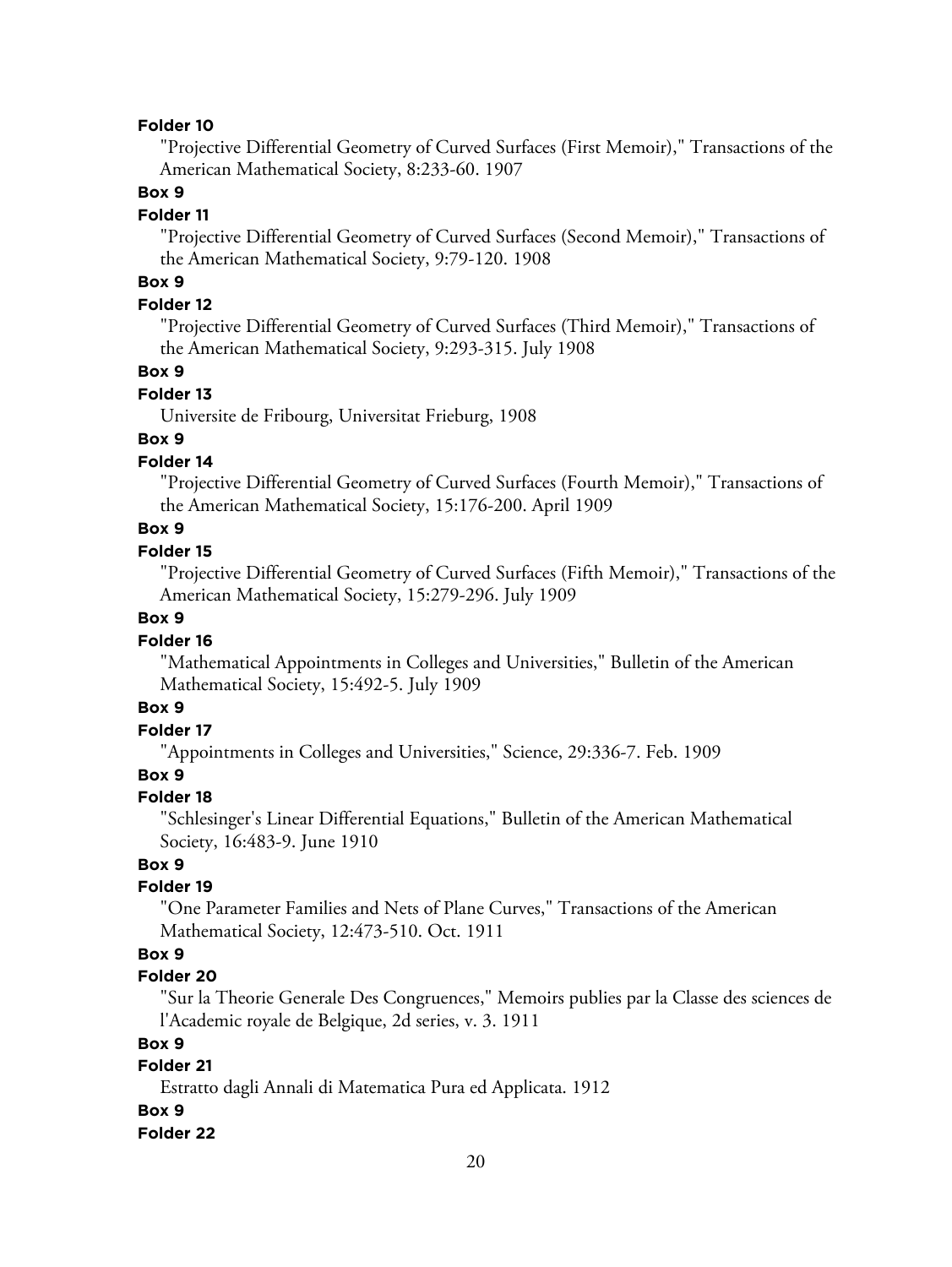"On a Certain Class of Self-Projective Surfaces," Transactions of the American Mathematical Society, October 1913

## **Box 9**

## **Folder 23**

"Ricerche geometriche intorno al problema die tre corpi," Annali Di Matematica Atica Pura Ed Applicata, 21: 1-31. 1913

# **Box 9**

## **Folder 24**

"Discussion of the Existence of Isosceles Solutions," Holograph MS. 44pp numbered 24-65

#### **Box 10**

#### **Folder 1**

"Restricted Problem of 3 Bodies," Holograph MS. 28 pp

# **Box 10**

# **Folder 2**

"Problem of 3 Bodies," Holograph MS. 6 pp

# **Box 10**

#### **Folder 3**

Fransen, A.E., "A Spiral Case of the Problem of Three Celestial Bodies," Holograph MS. 43 pp, numbered 1-44., p. 36 missing

## **Box 10**

## **Folder 4**

"On a Certain Class of Self-projective Surfaces," Transactions of the American Mathematical Society. Oct. 1913

## **Box 10**

## **Folder 5**

"Some General Aspects of Modern Geometry," Bulletin of the American Mathematical Society. April 1913

# **Box 10**

# **Folder 6**

"Differential Geometry,' Bulletin of the American Mathematical Society, 1914

## **Box 10**

## **Folder 7**

"On a Certain Completely Integrable System of Linear Partial Differential Equations," American Journal of Mathematics. July 1914

# **Box 10**

## **Folder 8**

"Uber Flächen mit unbestimmten Direktrix Kurven," Mathematische Annalen. 1915

# **Box 10**

## **Folder 9**

"Alcune Vedute Generali Della Geometria Moderna," Bollettino di bibliografia e storia delle science mathematiche, pp 97-109, Dec. 1914

# **Box 10**

#### **Folder 10**

"The General Theory of Congruence," Transactions of the American Mathematical Society, 16:311-27. July 1915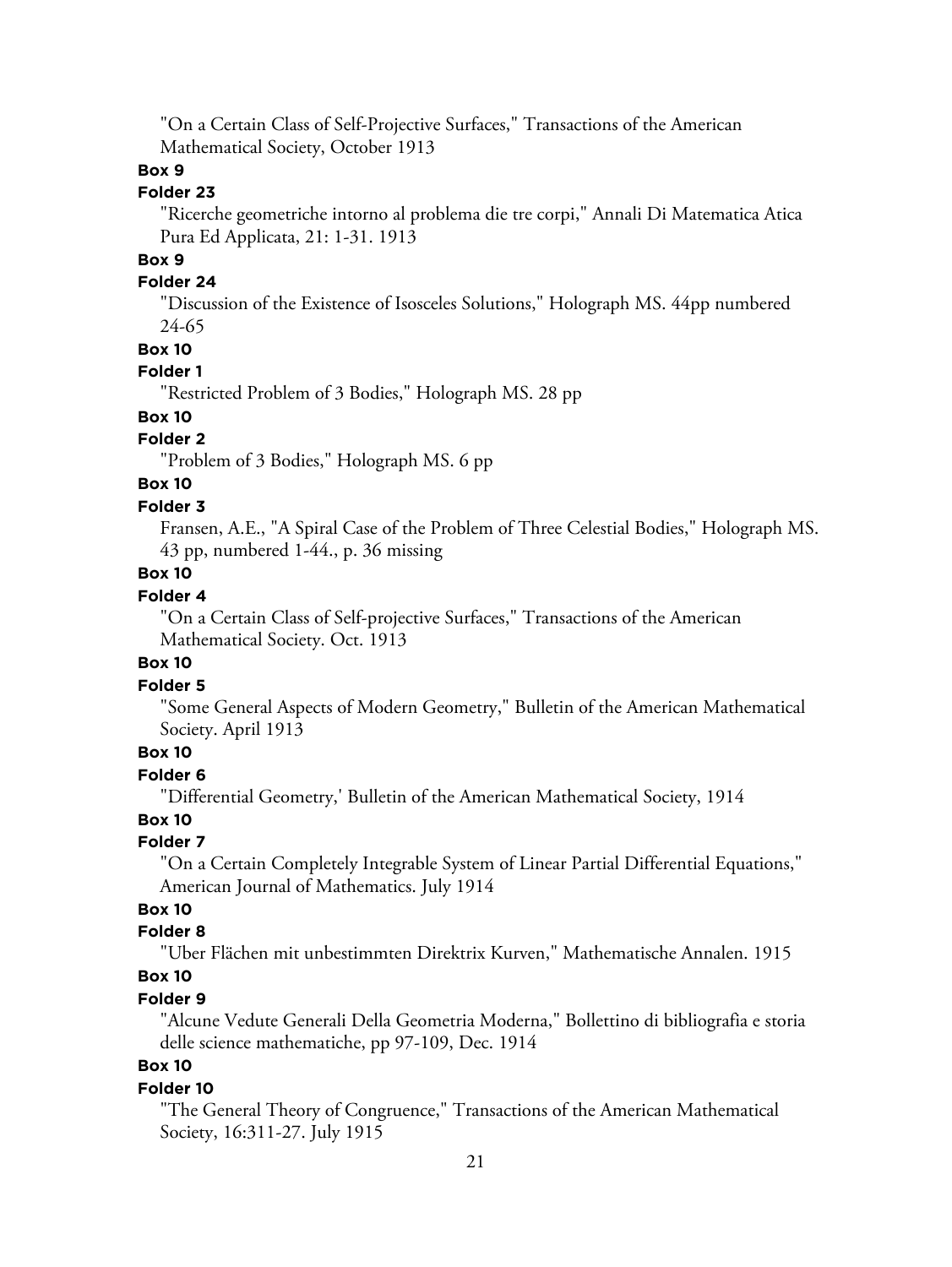#### **Folder 11**

"Congruences, pt.1, Invariants of the System," Holograph MS., 17 pp

## **Box 10**

## **Folder 12**

"Conjugate Systems of Space Curves with Equal LaPlace-Darboux Invariants," Proceedings of the National Academy of Sciences, 1:59-61. 1915

# **Box 10**

## **Folder 13**

"Some Remarks on the Historical Development and the Future Prospects of the Differential Geometry of the Plane Curve," Bulletin of the American Mathematical Society, 22:317-29. April 1916

#### **Box 10**

#### **Folder 14**

"Interpretation of the Simplest Integral Invariant of Projective Geometry," Proceedings of the National Academy of Sciences, April 1916

# **Box 10**

#### **Folder 15**

"Some Remarks on the Historical Development and the Future Prospects of the Differential Geometry of Plane Curves," Bulletin of the American Mathematics Society, April 1916

## **Box 10**

## **Folder 16**

"Integral Invariants in Projective Geometry," Rendiconti del Circulo Mathematico di Palermo, 42:128-37. 1917

# **Box 10**

## **Folder 17**

"Invariants and Canonical Forms," Proceedings of the National Academy of Sciences, 4:300-5. 1918

## **Box 10**

#### **Folder 18**

"Line-Geometric Representations for Functions of a Complex Variable," Transactions of the American Mathematical Society, 20:279-98. 1919

## **Box 10**

## **Folder 19**

"On the Form of the Power Series for an Algebraic Function," American Mathematical Monthly, 26:9-12. 1919

## **Box 10**

## **Folder 20**

"In Memory of Gabrieal Marcus Green," Bulletin of the American Mathematical Society, 26:1-13

## **Box 10**

## **Folder 21**

"Geometrical Significance of Isothermal Conjugacy of a Net of Curves," American Journal of Mathematics, 42:211-21. 1920

#### **Box 10**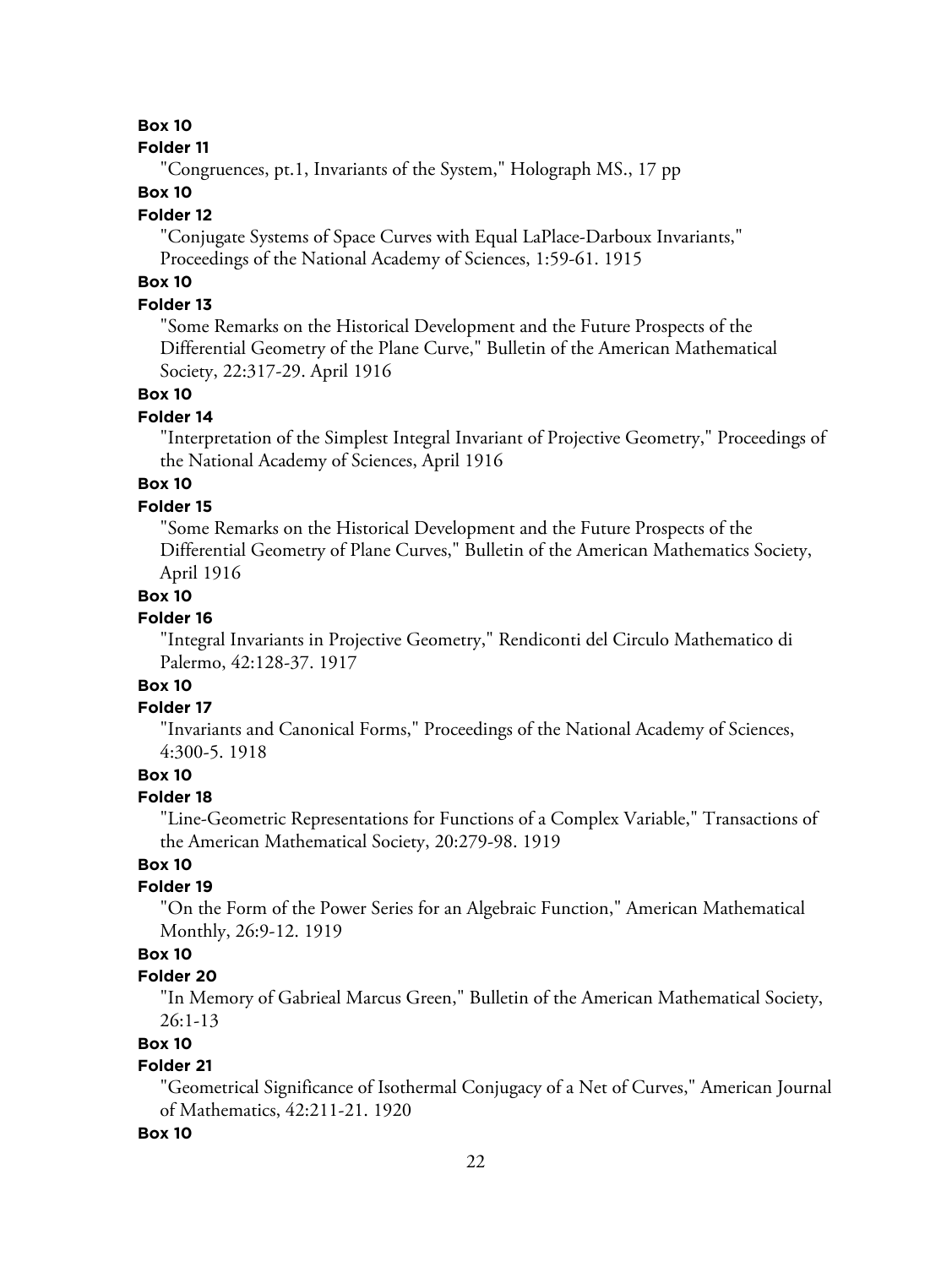#### **Folder 22**

"Geometrical Significance of Isothermal Conjugacy of a Net of Curves," Holograph MS., 18 pp, unno. with notes

## **Box 10**

#### **Folder 23**

"One Parameter Families and Nets of Ruled Surfaces and a New Theory of Congruences," Transactions of the American Mathematical Society, 21:157-206. 1920

# **Box 10**

#### **Folder 24**

"Notes on Nets of Ruled Surfaces," Holograph MS., 164 pp

#### **Box 11**

#### **Folder 1**

"A Set of Properties Characteristic of a Class of Congruences Connected with a Theory of Functions," Transactions of the American Mathematical Society, 21:409-45. 1920

## **Box 11**

## **Folder 2**

"Characteristic Properties of a Class of Congruences Connected with the Theory of Functions," Holograph MS., 34 pp

# **Box 11**

## **Folder 3**

"The Chicago Meeting of the American Mathematical Society," Bulletin of the American Mathematical Society, 27:297. 1921

## **Box 11**

#### **Folder 4**

"Charakteristische Eigenschaften der Isotherm-Konjugierten Kurvennetze," Mathematische Annalen, 85:208-12. 1922

# **Box 11**

# **Folder 5**

"Some Generalizations of Geodesics," Transactions of the American Mathematical Society, 23:223-39

## **Box 11**

## **Folder 6**

"Some Generalizations of Geodesics," Holograph MS., 38 pp

# **Box 11**

## **Folder 7**

"Some Generalizations of Geodesics," Galley sheets.

## **Box 11**

#### **Folder 8**

"Some Properties of the Surfaces which Represent the Real and Imaginary Components of a Function of a Complex Variable," Bulletin of the American Mathematical Society, 28:162-3. 1922

## **Box 11**

# **Folder 9**

"Differential Properties of Functions of a Complex Variable which are Invariant under Linear Transformations, Journal de Mathematiques Pures et Appliques, 2:393-436. 1923

#### **Box 11**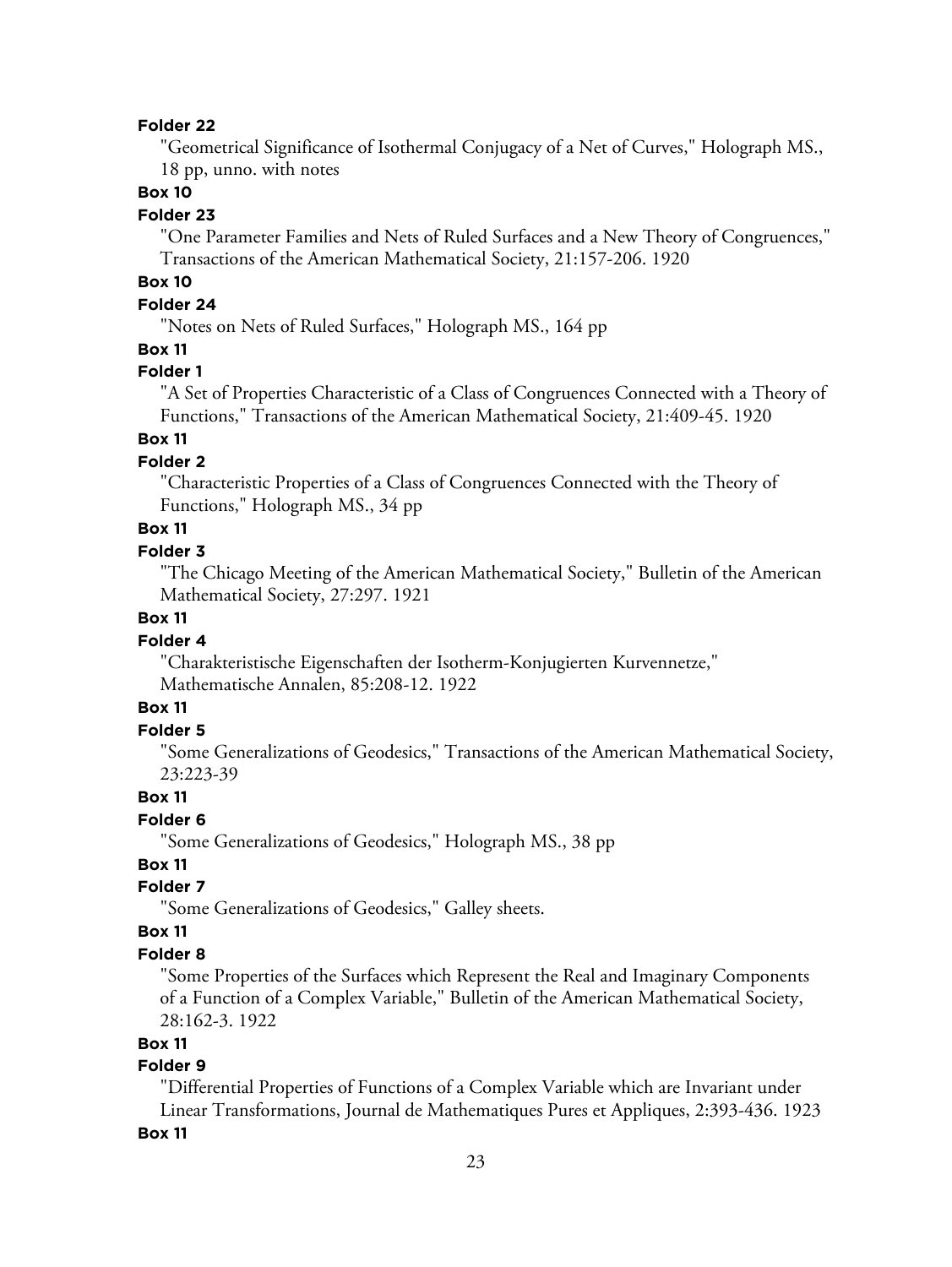#### **Folder 10**

"Bibliography of Projective Differential Geometry," University of California Publications in Mathematics, 1931

## **Box 11**

#### **Folder 11**

"Differential Properties of Functions of a Complex Variable which are Invariant under Linear Transformations, Holograph MS., 95 pp

# **Box 11**

## **Folder 12**

"Differential Properties of Functions of a Complex Variable which are Invariant under Linear Transformations," Holograph MS., 108 pp

## **Box 11**

## **Folder 13**

"Differential Properties of Functions of a Complex Variable which are Invariant under Linear Transformations," Typewritten MS., 94 pp

## **Box 11**

## **Folder 14**

Wilczynski-Slaught College Algebra with Applications: Answers to the Examples, nd

## **Box 11**

## **Folder 15**

Logarithmic and Trigonometric Tables, Wilczynski and Slaught. Allyn and Bacon, 1914

## **Box 12**

## **Folder 1**

Plane Trigonometry and Applications, Wilczynski and Slaught. Norwood Books, 1914

## **Box 12**

## **Folder 2**

College Algebra With Applications. Wilczynski and Slaught. Norwood Books, 1916; Projective Differential Geometry of Curves and Ruled Surfaces, Wilczynski

## **Box 12**

## **Folder 3**

Mathematical Publications by Other Authors (1 of 2)

- "Formeln Nebst Rechnungsshema fur die Berechnung einer Planetenbahn aus drei vollstandigen Beobachtungen." 1894
- "Ueber den Verlauf einer Sonnenfinsterniss in hoheren Atmospharenschichten nebst Andwendung, August 1896"
- "Bericht das Akademischen Vereins fur Astronomie und Physik, 22 bis 31 Semester"
- "Ueber die Mars und Jupiterstorungen der Kleinen Planeten vom Hebe-Typus", May 1897
- "Merchiston Castle and John Napier," 1912-1913
- "Academie Royale de Belgique Classe des Sciences, 1909"

# **Box 12**

## **Folder 4**

Mathematical Publications by Other Authors (2 of 2)

- "American Mathematical Monthly," December 1914
- "Science," Friday Jan 20, 1939
- Questionnaire re: J.C. Poggendorff, n.d.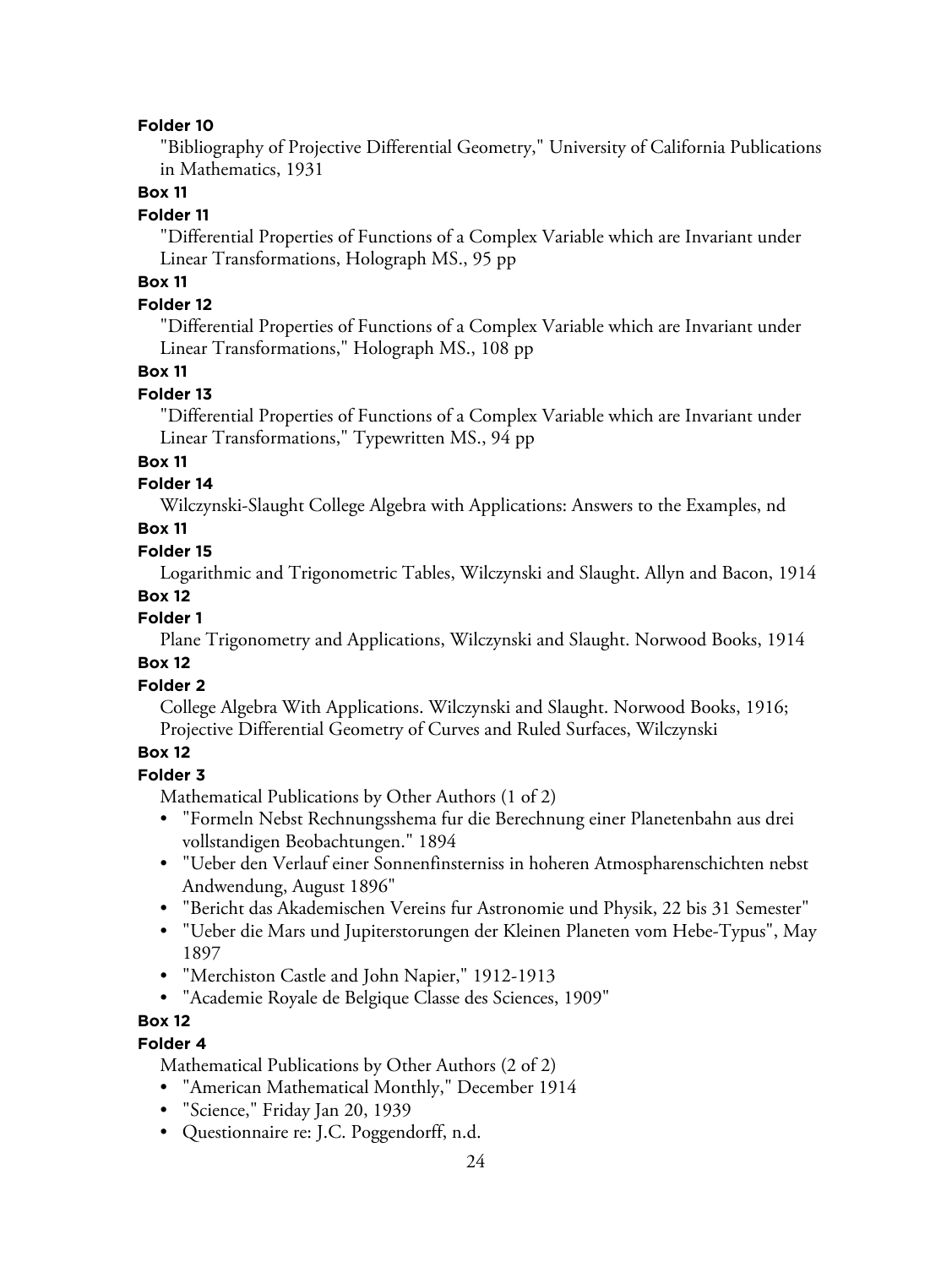- "Conjugate Systems of Space Curves with Equal Laplace-Darboux invariants," Proceedings of the National Academy of Sciences, February 1915
- "Forsyth's Differential Equations," Bulletin of the American Mathematical Society, November 1903

# **Series V: Wilczynski Family Materials**

## **Subseries A: Correspondence**

Mostly between daughters-Mimi, Helen, and Beatrice-and with their mother, Ines, EJW's widow

**Box 13 Folder 1-3** Correspondence, 1920s-1930s **Box 14 Folder 1** Correspondence, 1940s **Box 14 Folder 2-3** Correspondence, 1950s **Box 15 Folder 1-4** Correspondence, 1960s **Box 16 Folder 1** Correspondence, 1960s (4 of 4) **Box 16 Folder 2** Correspondence, 1970s (1 of 2) **Box 16 Folder 3** Correspondence, 1970s (2 of 2) **Box 16 Folder 4** Correspondence, 1980s-1990s (1 of 3) **Box 17 Folder 1** Correspondence, 1980s-1990s (2 of 3) **Box 17 Folder 2** Correspondence, 1980s-1990s (3 of 3) **Box 17 Folder 3** Undated Correspondence (1 of 4) **Box 18 Folder 1-3** Undated Correspondence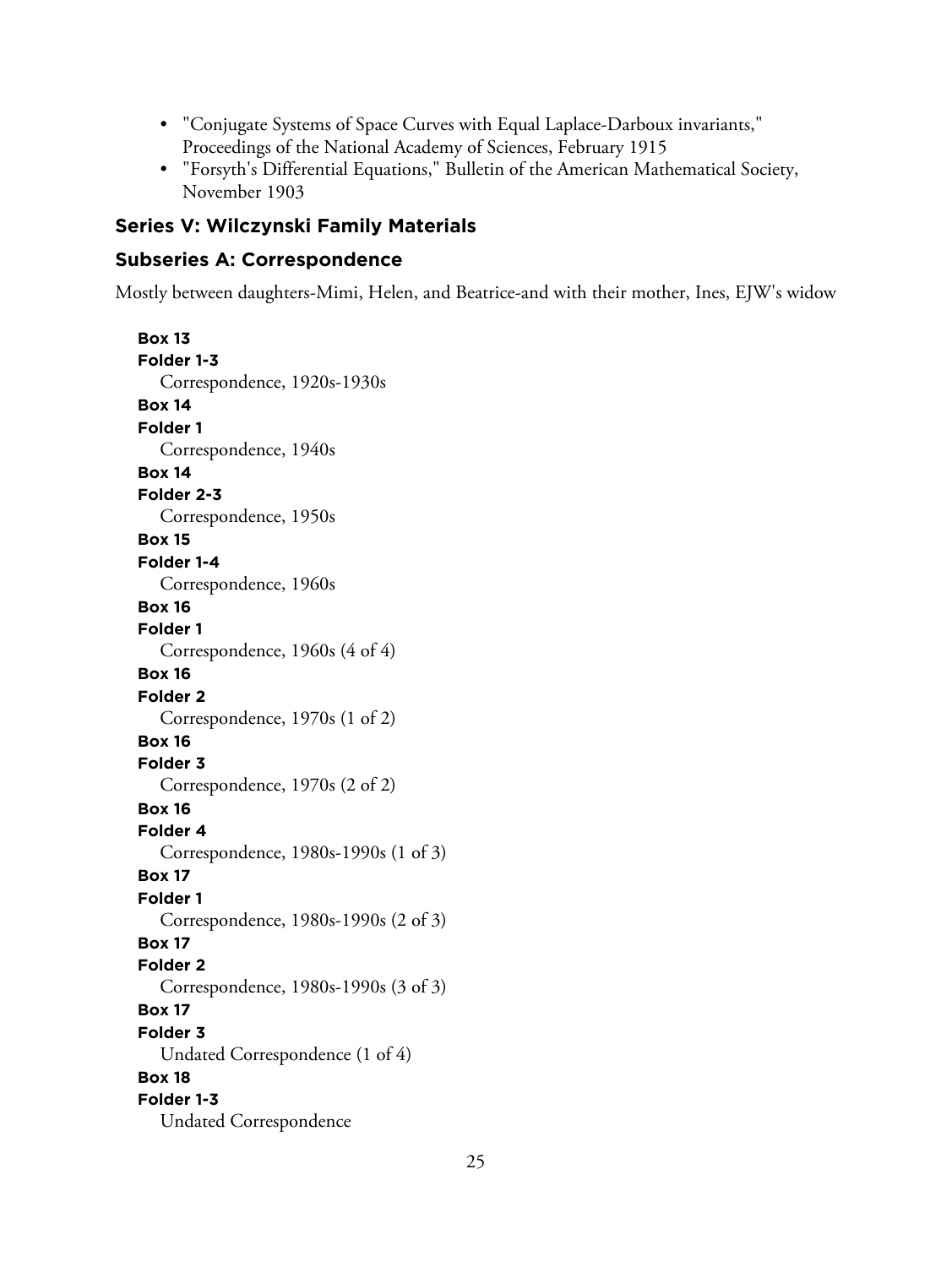## **Subseries B: Educational Materials**

**Box 19 Folder 1** Notebook of Various Studies in Italian **Box 19 Folder 2** Education and Employment Related Materials for Helen Wilczynski, 1935-1952 **Box 19 Folder 3** Misc. Offprints and Diploma from 1970s **Box 19 Folder 4** Dante, Topografical Morale **Box 19 Folder 5** Studies in Italian and Math **Box 19 Folder 6** Various Papers on Mathematics **Box 19 Folder 7** Essay on Dante, Draft by Massilima Wilczynski **Box 20 Folder 1** Exercise Books from Educational Lessons given by the Wilczynski sisters, 1920s and 30s **Box 20 Folder 2** Essays by Agnes Wilzynski and offprint on Dante **Box 20 Folder 3** Misc Notes in Italian **Box 21 Folder 1** Drafts and Notes for Short Story **Box 21 Folder 2** Literary Journal, "Forest Leaves," Exercise Books from class, "Oscendere" Magazine **Box 21 Folder 3** Exercise books from Educational Lessons **Box 21 Folder 4** Handwritten Manuscript regarding Italian Language Instruction **Box 22**

**Folder 1**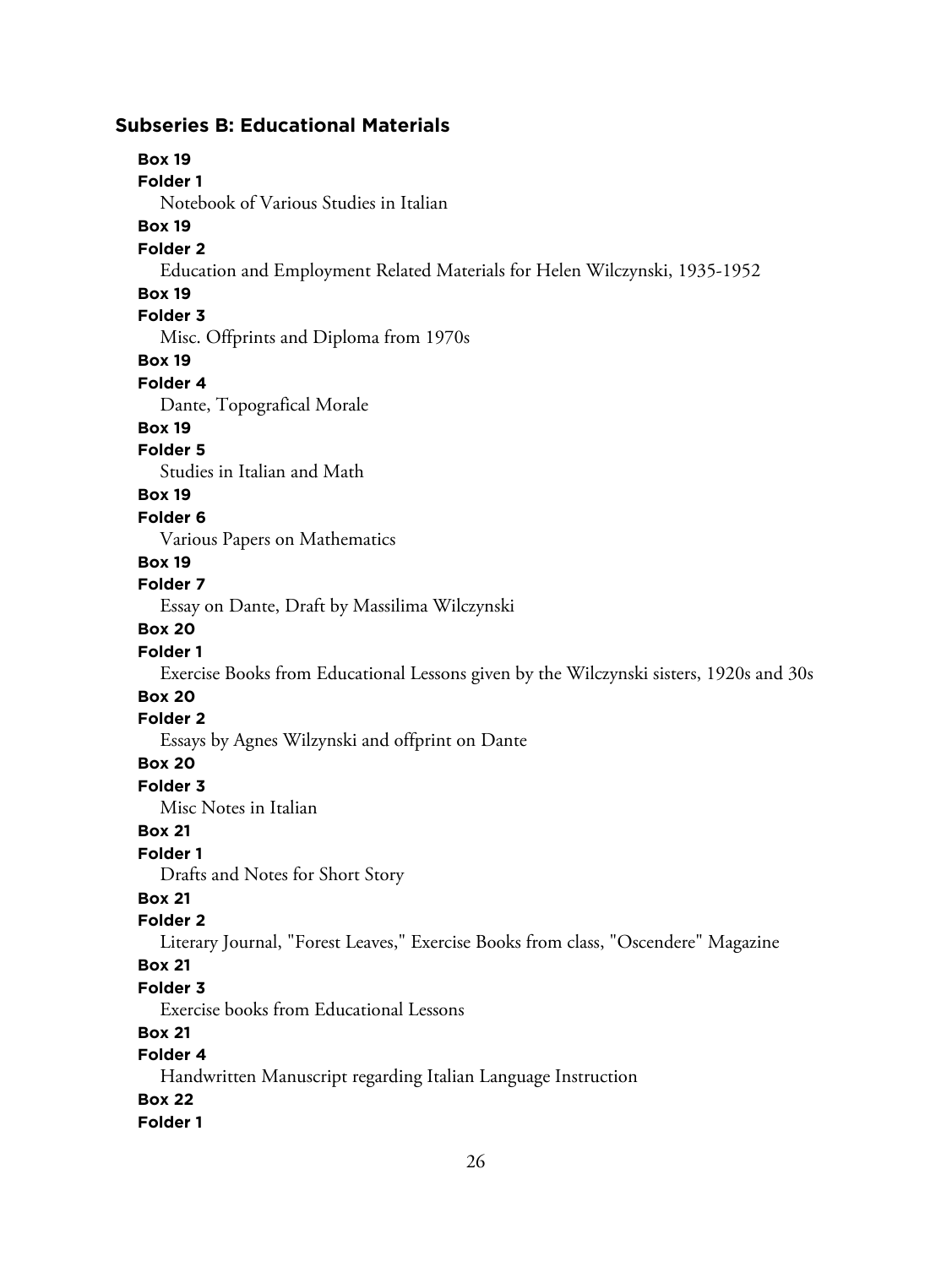Italian language instruction texts and related material **Box 22 Folder 2** Class notes, Essays in French, Italian, Pedagogy, English literature **Box 22 Folder 3** Notecards for research, Offprints, 1940s **Box 23 Folder 1** Notes for a book on Italian Civilization (1 of 2) **Box 23 Folder 2** Notes for a book on Italian Civilization (2 of 2) **Box 23 Folder 3** Italian Instruction Related Offprints, 1940s **Box 23 Folder 4** Offprints of "Cimut ca un Predi," by Massimilia Wilczynski, 1950 **Box 23 Folder 5** Handwritten draft of Thesis with notecards **Box 24 Folder 1** Misc. Essays by Helen Wilczynski, 1930-1959 **Box 24 Folder 2** Draft of Master's Thesis on Cretian's Yvain, 1930s **Box 24 Folder 3** "Forest Leaves" Literary Magazine from Barat College, 1935-1936 **Box 24 Folder 4** Italian Language Instruction **Box 25 Folder 1** Essays in Composition, 1930s **Subseries C: Personal and Religious Materials**

**Box 25 Folder 2** Travel books, Calendar, 1960s **Box 25 Folder 3** Bank records, old bank books, passports, birth and death certificates **Box 26**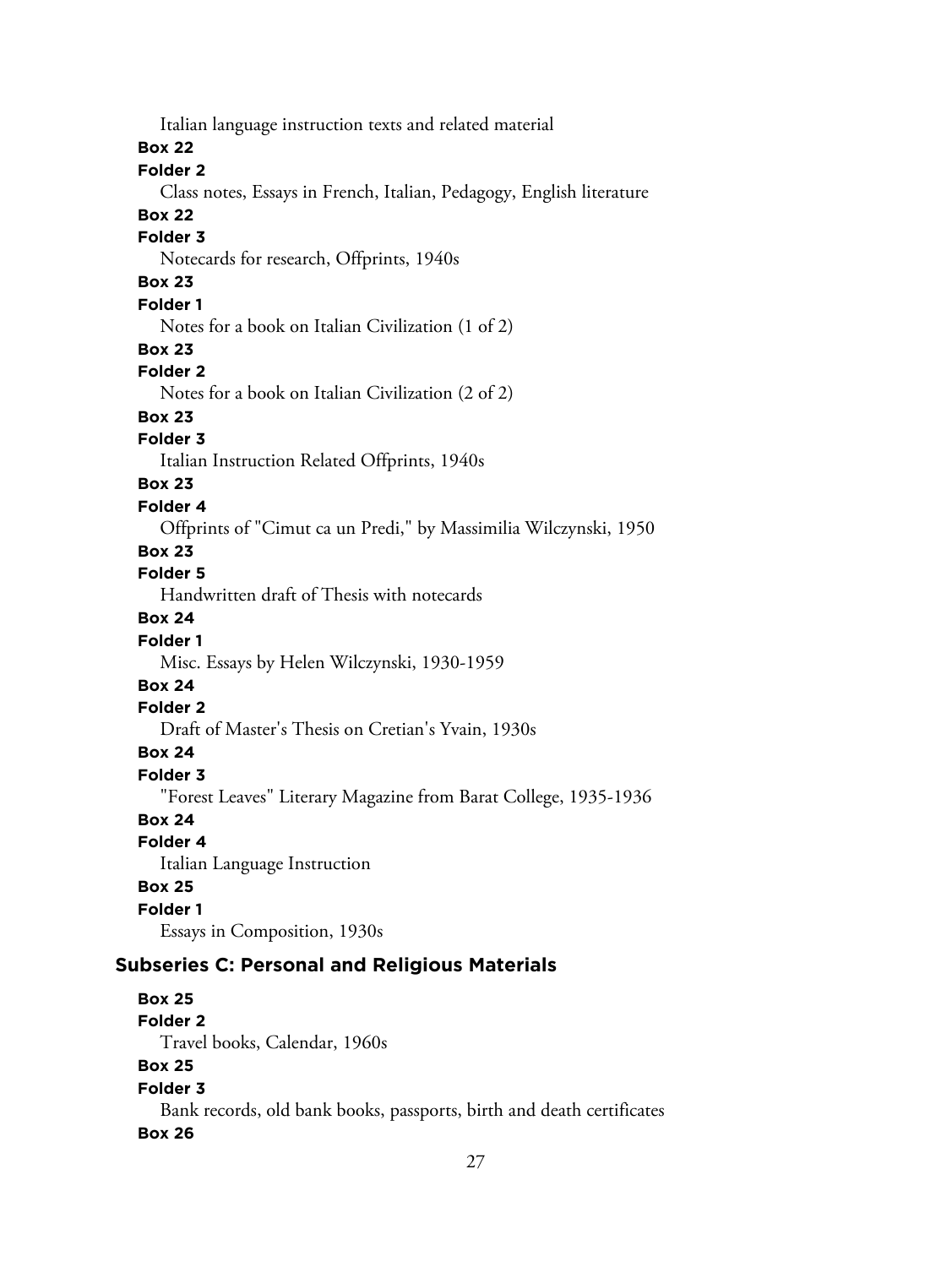**Folder 1** Small notebooks, misc. correspondence, religious cards, tracts-1939-1960 **Box 26 Folder 2** Various personal notebooks, religious pamphlets, 1940s-1960s **Box 26 Folder 3** Travel guides for European pilgrimages **Box 27 Folder 1** Scrapbook, "Shrine of the Little Flower" **Box 27 Folder 2** Religious books and Notebooks, 1940s **Box 27 Folder 3** Poems, essays, stories by Agnes, Beatrice, and Massimillia Wilczynski **Box 27 Folder 4** Notes for a story **Box 27 Folder 5** "Pure Flight," an essay by M. Wilczynski **Box 28 Folder 1** Il Contributo dell'Italia Alla Civilta **Box 28 Folder 2** Untitled Essay in Italian **Box 28 Folder 3** Wilczynski sisters' translation of "Saint Francis of Assisi and his Humble Folk," 1950s **Box 28 Folder 4** Address books **Box 28 Folder 5** Old passports, 1926-1982 **Box 29 Folder 1** Religious Offprints **Box 29 Folder 2** Materials re; M. Wilczynski Radio Broadcast **Box 29 Folder 3**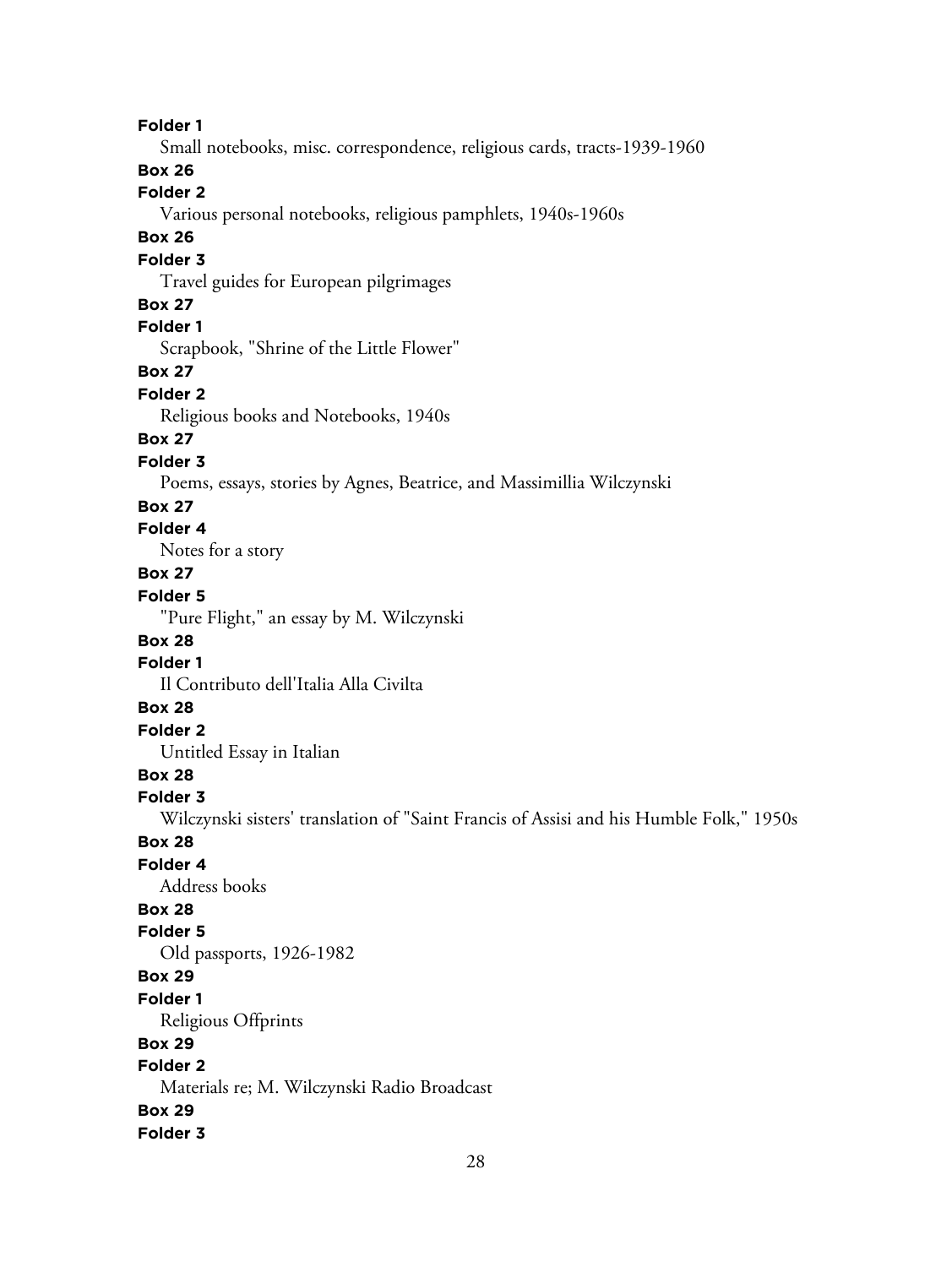Italian Atlas, 1930s

## **Box 30**

## **Folder 1**

Diploma, Convocation Program, M. Wilczynski

## **Box 30**

## **Folder 2**

A Critical History of the Dating of the Divine Comedy, M. Wilczynski

# **Box 30**

# **Folder 3**

A Discussion of the Sources and Analogues of Chretien's Yvain, M. Wilczynski

## **Box 30**

## **Folder 4**

Newspaper Clippings and Offprints, 1930-1960s

# **Box 30**

## **Folder 5**

Religious notebooks, small personal notebooks, 1930s-1984

## **Box 31**

## **Folder 1-3**

Personal Notebooks

## **Box 32**

**Folder 1**

Misc. Personal and Religious Materials (1 of 6)

## **Box 32**

## **Folder 2**

Misc. Personal and Religious Materials (2 of 6)

# **Box 32**

## **Folder 3**

Misc. Personal and Religious Materials (3 of 6)

# **Box 33**

## **Folder 1**

Misc. Personal and Religious Materials (4 of 6)

## **Box 33**

# **Folder 2**

Misc. Personal and Religious Materials (5 of 6)

## **Box 33**

# **Folder 3**

Misc. Personal and Religious Materials (6 of 6)

## **Box 35**

Books

**Box 36**

Books

# **Subseries D: Photographs and Artifacts**

#### **Box 37 Folder 1**

Misc. Photographs (3 of 5)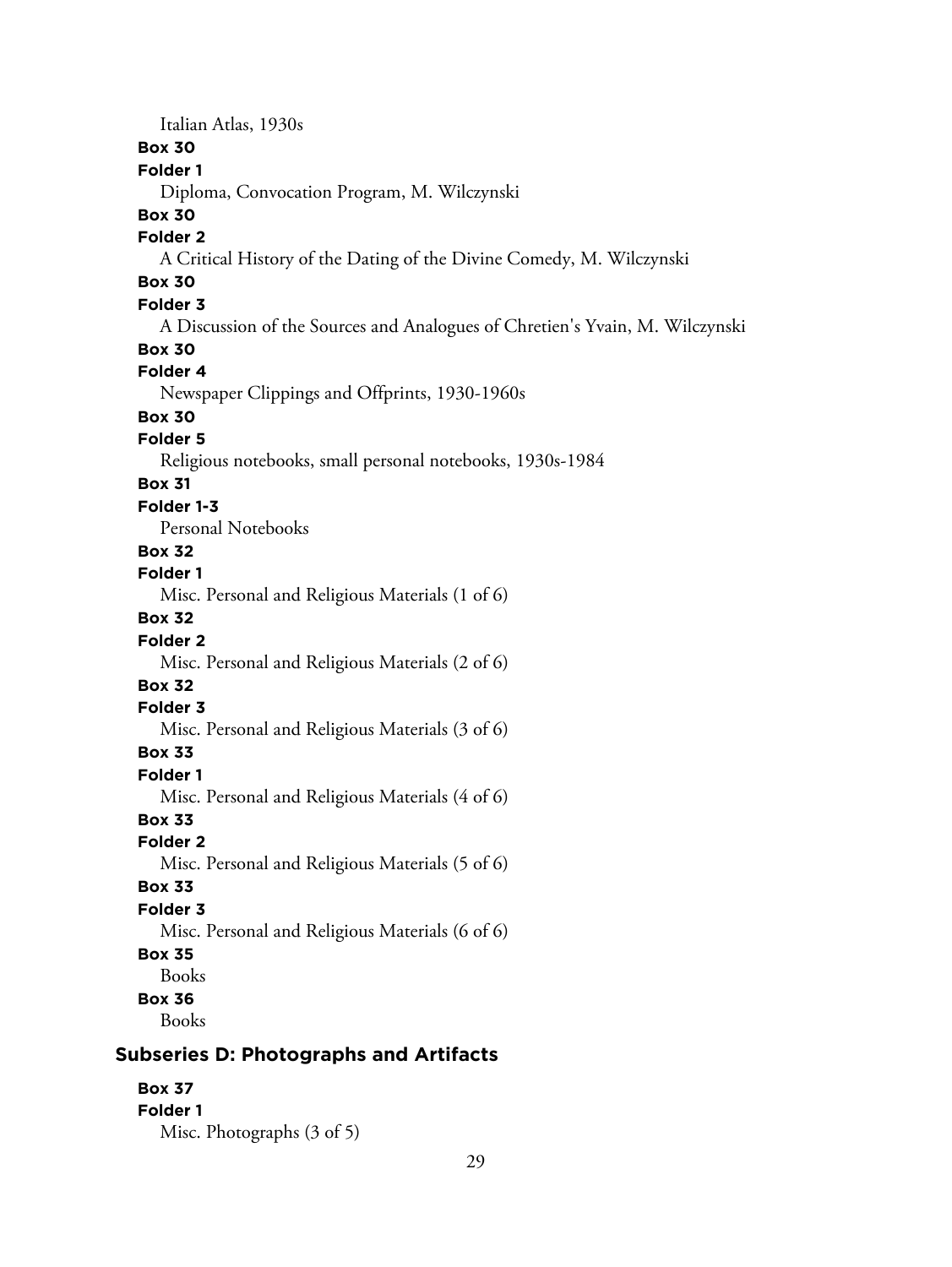**Box 37 Folder 2** Misc. Photographs (4 of 5) **Box 38 Folder 1** Misc. Photographs **Box 38 Folder 2-4** Photo Album **Box 39 Folder 1** Promotional black and white photograph of a Catholic cardinal, 1914 **Box 39 Folder 2** Misc. Photographs (1 of 5) **Box 39 Folder 3** Misc. Photographs (2 of 5) **Box 40** Two postcard albums and two notebooks **Box 41** Small wooden objects (4) **Box 41** Religious medallions **Box 41** Ribbons **Box 41** Film **Box 41** Jewelry **Box 41** Rosary beads **Box 41 Notecards Box 42** Cotton flag, Linen towel **Box 42** Mathematical instruments **Box 42** Miniature shrines (2) **Box 42** Colored pencils **Box 42** Small leather wallet **Box 42** Tableaux celebres; jeu de quaternes